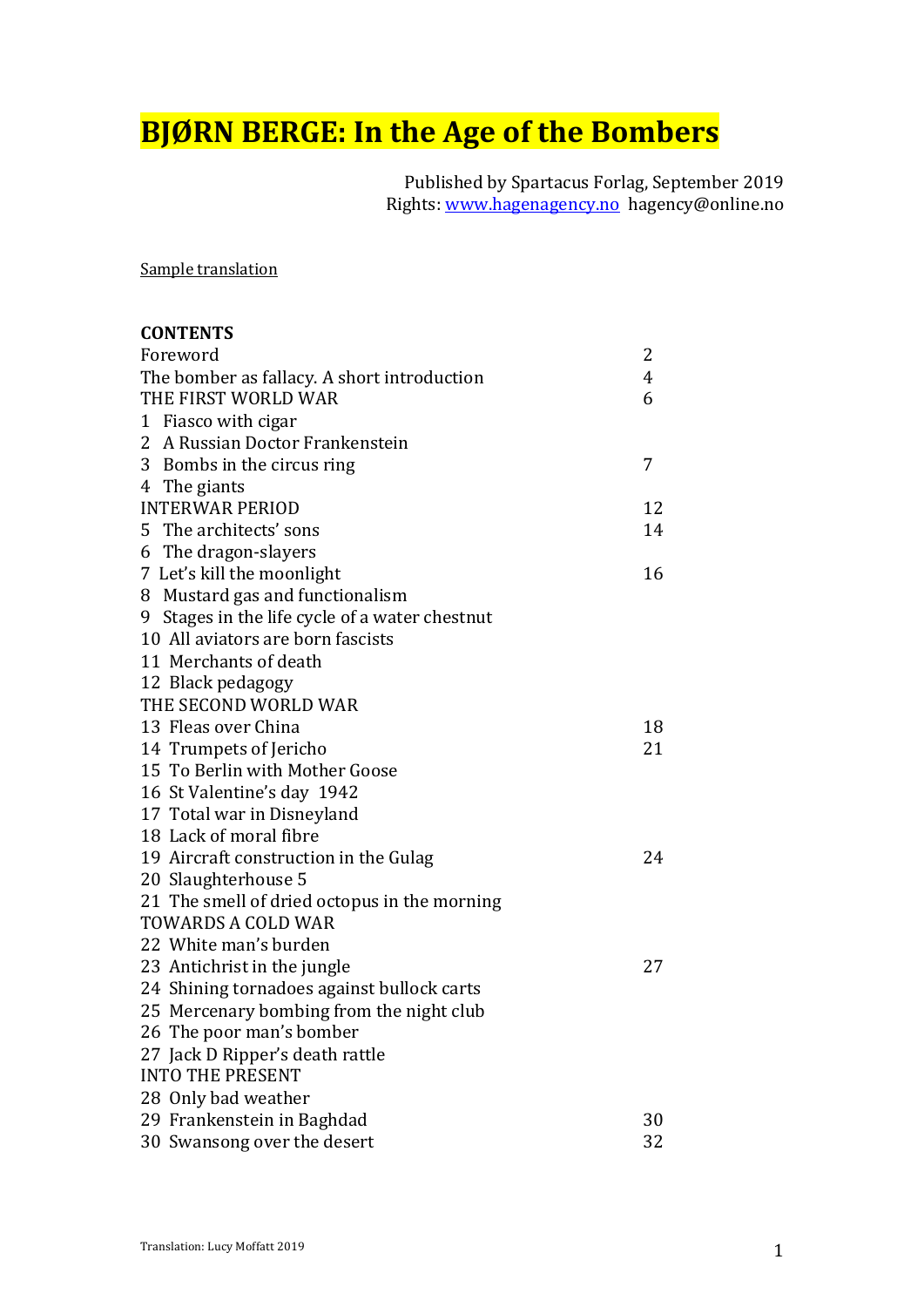To Shadi Omar Kataf, post mortem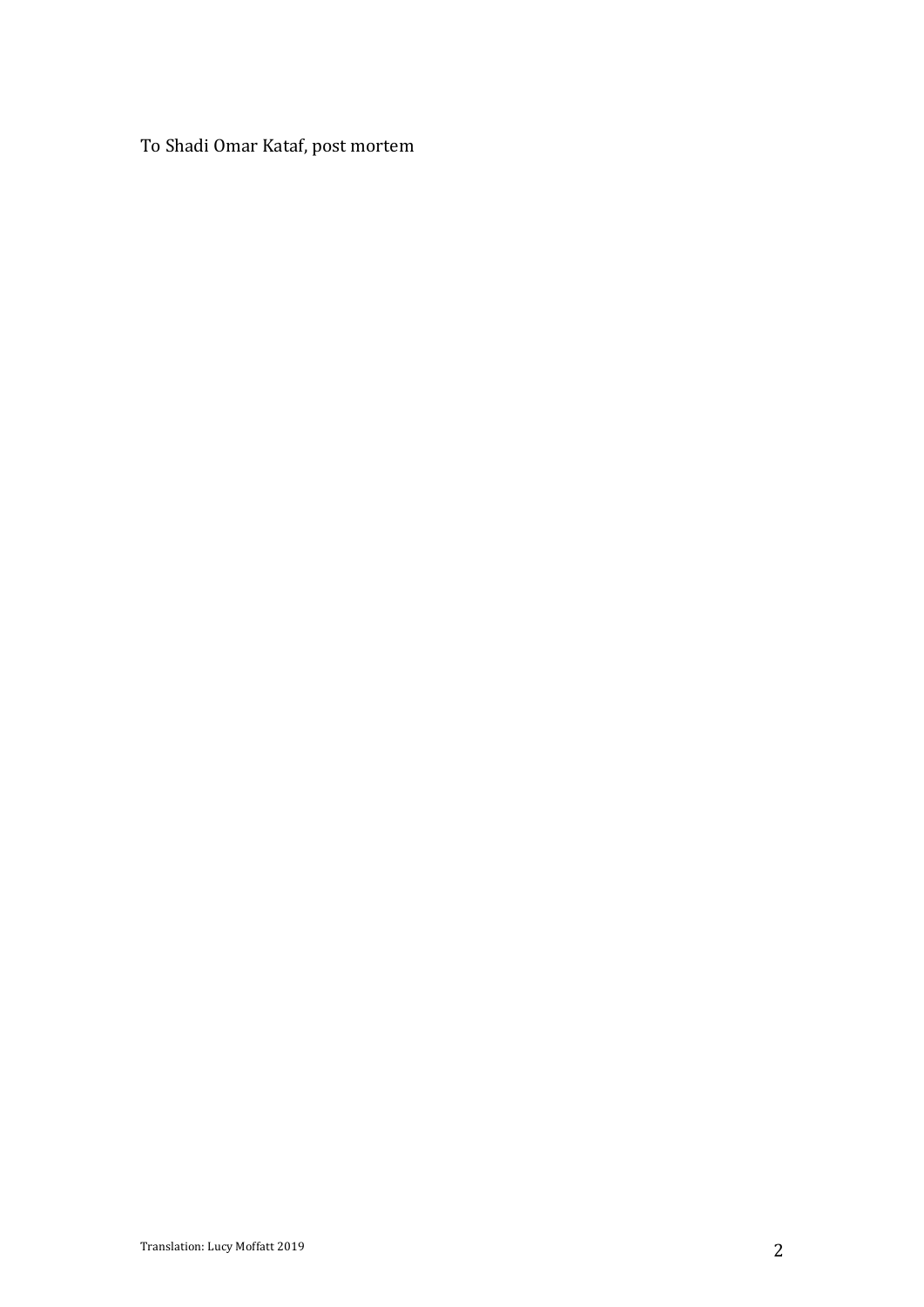## **FOREWORD**

It was a sunny morning in South Africa almost 20 years ago. I was standing with my two teenage daughters on the shore of False Bay, best known as the breeding ground of the great whales of the Antarctic Ocean. A brisk wind was blowing and we were just preparing to return home when a huge shadow suddenly revealed itself over the mountains to the east and slowly skimmed cross the white-crested waves, accompanied by a growing rumble. It was an ancient four-engine bomber; beyond a glint on the cockpit window and a faint blush of sun beneath its leathery belly, it looked coal black to me, standing as I was with my face to the sun. All at once, the noise grew deafening. The air literally shook as the aircraft gunned its engine directly above us, perhaps no more than a hundred metres up, then, in the next instant, sucked me hollow in a great vacuum. That's when I got goose-bumps. Over my entire back. I was in ecstasy.

My daughters clung to me. They were scared witless and I could sense one of them sobbing – but that seemed a long way off. It was of no concern to me. This was one of the most beautiful things I'd ever seen. Only once the aircraft had vanished over the ridge to the west did the trance release me, slowly displaced by something akin to shame, but not because I had let my daughters down. It was something else.

Although the bomber was old, almost an antique  $-$  now perhaps serving out its final vears in the South African coastguard  $-$  it was, nonetheless, developed down to its tiniest detail as a killing machine, designed to unleash the greatest possible destruction in the shortest possible time, anywhere on the planet. Despite being a peaceful soul, my reaction was anything but rational. It was as if my primal nature had taken over.

Many men have an odd relationship to military technology. It's always been this way. When returning soldiers declare that "war is better than sex"<sup>1</sup>, they're not just talking about fist fights. They're talking about technological warfare, in which feeble bodies are bolstered by the prosthetics of transcendent weaponry  $$ from the flint axe of the Stone Age, through the war galleys of the Roman Empire and the cavalry bows of the Mongols to submachine guns, battleships and tanks. It is this melding of human and machine that culminated in modern times in the bomber, the most extreme weapon humanity has ever conceived. With its almost unreal capacity to inflict violence through explosive bombs, incendiary bombs, gas bombs and, in its latest manifestation, atomic bombs, it can exercise power back and forth across front lines, often deep into enemy territory, where it can wipe out entire cities  $-$  buildings and inhabitants alike  $-$  in a matter of minutes.

In this book, the development of the bomber will serve as a sounding board, illuminating a dark side of modern man's psychological history. It deals with the underlying ideas, the inventiveness, speculation, haughtiness, arrogance and  $-$  at times  $-$  sheer madness. This history is told through individuals among the military strategists, aviators, engineers and arms dealers, and I can promise you a catalogue of testosterone-charged rampages. Fortunately, there is a comic cast to much of this. That's the way we men are when the red mist descends.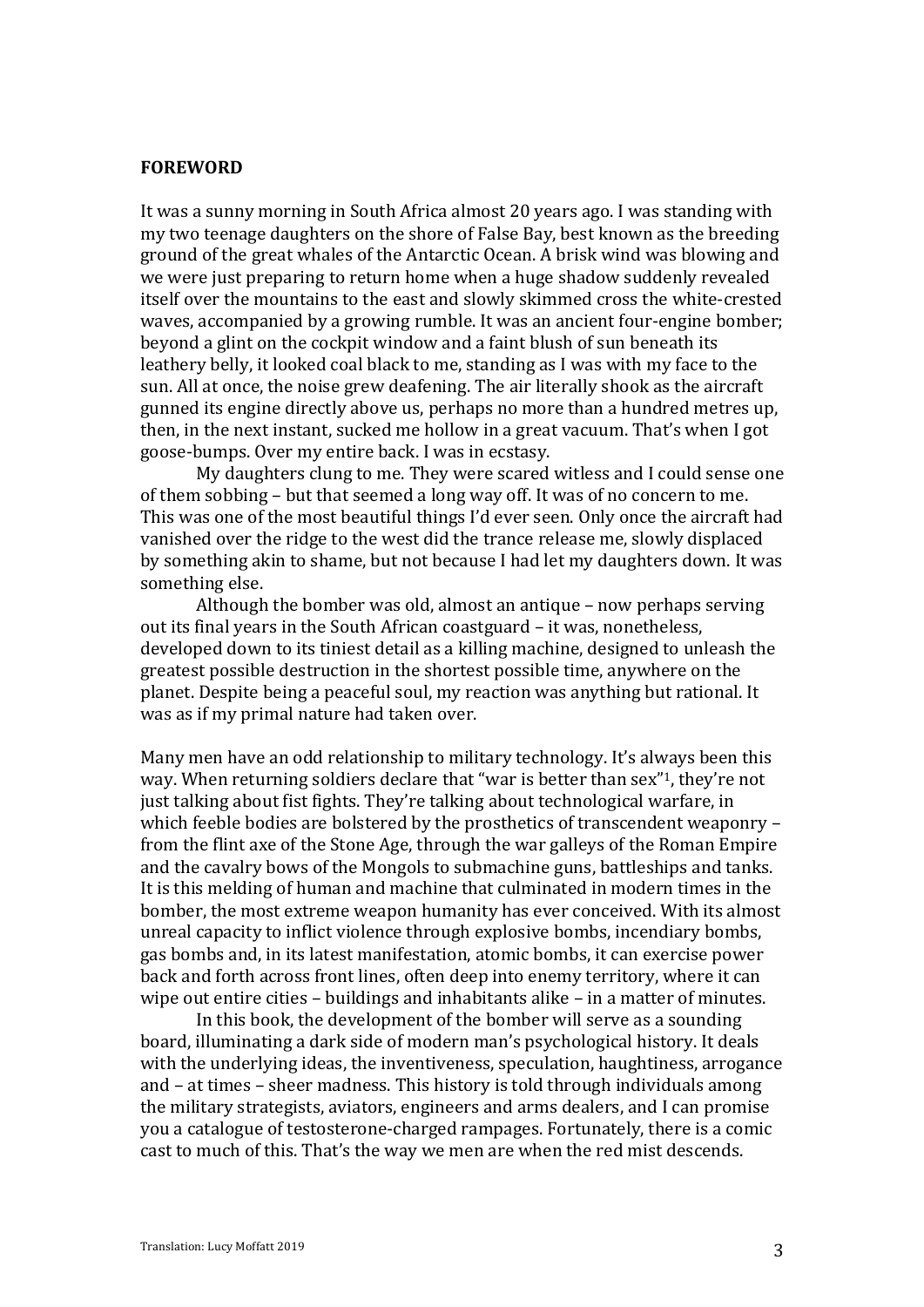Perhaps the reader will also learn more about the reasons why modern nations lose more wars than they win. It would appear that the use of superior technology has no effect – quite the contrary, in fact. In many cases, bombers prove as impractical as the feathered finery of the Pope's Swiss Guard. But unfortunately the costs remain high: hundreds of ruined cities and countless bomb victims. And we will meet them, too.

The book is divided into five eras, from the First World War up until today. In all, it introduces thirty aeroplanes, which can be deemed representative of the bomber's technical development. With a couple of exceptions, this account is restricted to the large bombers that were constructed primarily for mass bombing of cities and civil society.

I would like to thank all those who have contributed to my work on this book. In addition to all the world's librarians, special mention must go to Trond Berge, Tormod Heier, Anette Rosenberg, Svanhild Naterstad, Johannes Inge Halseth, Annalise Berge, Eirik Brazier, Marco Pannaggi, Anna Fara Berge, Sofia Lersol Lund, Marie Rosenberg, Dag Roalkvam, Gerd Johnsen, Eirin Hagen, Nichlas Cobb and Nanna Baldersheim. Together they represent not just broad life experience but also crucial expertise in the fields of military history, world history and technology.

I also wish to thank the men – my brothers and fellow conspirators – who spend their lives travelling around the historical battlefields of the world, intoxicating themselves with war books and tough-guy movies. The most notorious ones spend their leisure time dressing up in military gear and reenacting baroque war rituals. When they take their places in their dilapidated veteran cars, they don't just absorb the oil fumes and the racket, but also imagine a trace of the blood stench and heroism, and their voices fall a few octaves towards the bass. And if, like me, they should be lucky enough to experience a flyover by a fifty-year-old bomber, they would be pretty certain to confirm my ecstasy.

Nonetheless, the time has come  $-$  at least for those of us who are now on our way into old age - to recall the somewhat surprising observation of the American author, Robert Warshow<sup>2</sup>:

Watch a child with his toy guns and you will see: what most interests him is not (as we much fear) the fantasy of hurting others, but to work out how a man might look when he shoots or is shot.

Time's up. Let us practise dying with style!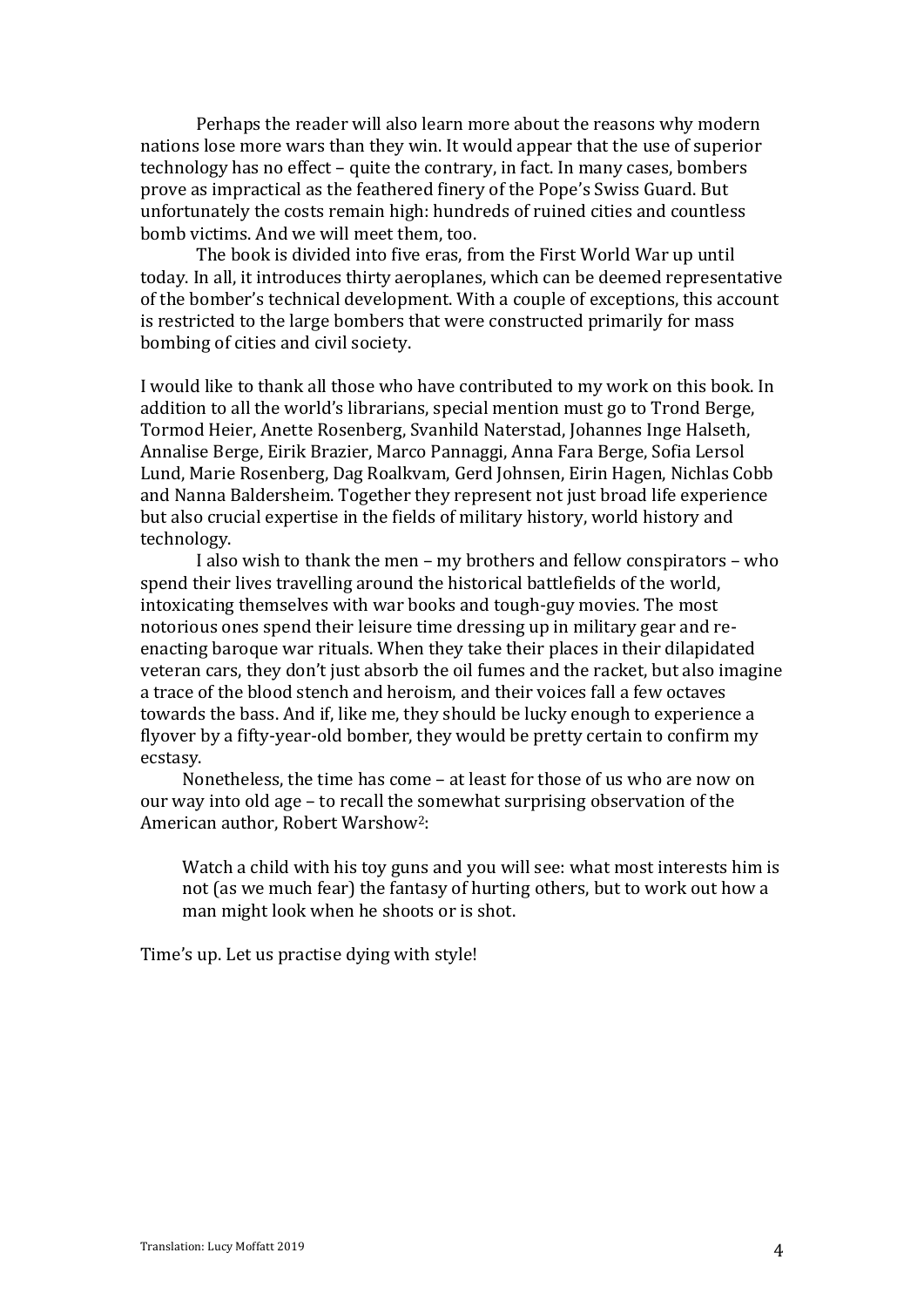#### The bomber as fallacy. A brief introduction.

The gaze from above has always been associated with a superior overview and control: human beings seem almost like figures on a game board, incapable of hiding or fighting back. This is why the world is ruled from above in religion. In the Koran, it is from the air that the Zabaniyya  $-$  also known as the nineteen angels of hell – launch the constant punishments they enact on God's behalf. In the Bible, Revelations 6, we read about angels who hurl down hail and fire, causing a third of the earth and trees to burn and a third of the sea to turn into blood. The Hindu poem the Mahabharata tells of small devils who carpet-bomb the city of Dwarakha from their winged chariots, wiping out everything in their path.

The first true air raid happened during the first Italian War of Independence in 1849, when the Austrians dispatched a swarm of two hundred unmanned hot air balloons across the lake to Venice. They were carrying small bombs - each weighing fifteen kilos - which would explode on impact. The flying time was calculated at half an hour  $-$  by which time the fuel was exhausted  $-$  but unfavourable weather conditions caused most of the bombs to land in the sea. Since then bombing from the air has become an increasingly important part of warfare, and is now the dominant form. A powerful bomber fleet has become an obligatory component in the military apparatus of all great powers.

The introduction of new technology is rarely an unmitigated success. There will almost always be side effects, which may, in some cases, outweigh the intended effects of the technology itself. There may be unexpected consequences: plastic in the natural environment, mobile phones that can also be used as surveillance devices or an internet that reconfigures global economic power structures. Bomber technology soon proved too imprecise to distinguish between military and civilian targets. It thereby broke radically with the ethics that had applied in Europe since the Middle Ages: that wars should be fought between soldiers.<sup>3</sup>

But it is in the nature of technology that, once introduced, it is difficult to roll back. Thus aircraft technology laid the foundations for a new way of thinking about war, in which civil society would no longer be spared.

During the trench warfare of the First World War, thousands of soldiers had suffered shell shock  $-$  a condition that involves paralysing fear, chronic insomnia, distortion of reality and aggression. In the absence of other experience, both psychologists and military strategists assumed that massive bombardment of the enemy's civilian population would have the same effect, rapidly transforming them into a herd of traumatised zombies restlessly fleeing from city to city. $4$ They pictured a chaos in which their opponent lost all fighting spirit, suffered internal collapse and ultimately surrendered. Thus, they claimed, the wars of the future could be concluded much more quickly, with less bloodshed and without any unnecessary use of resources.

The ideas soon gained acceptance and were practised through most of the wars fought in the  $20<sup>th</sup>$  century. The fundamental principle has been massive and sudden attack, often pre-emptive strikes. Differences of opinion among the strategists have been restricted to the question of whether it is most effective to kill as many people as possible outright or to subject them to more prolonged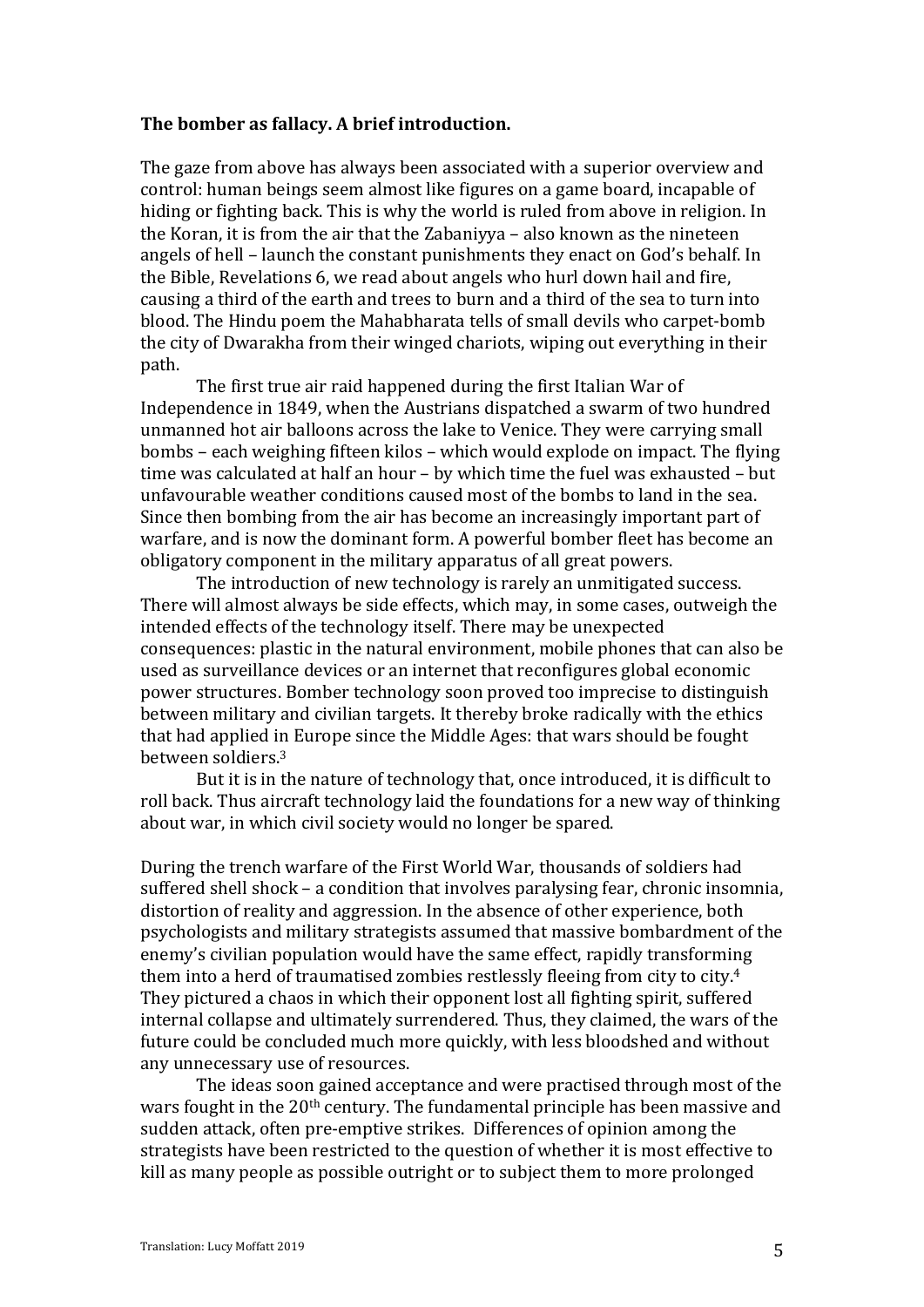suffering by bombing farmland, water supplies, energy production and other vital infrastructure.

Over close to a hundred years, aerial bombardment has emerged as the most rational and modern means of waging war. There is something pre-eminently predictable and almost reassuring about an orderly bomber squadron being dispatched to wield its tremendous might. Behind it stand politicians, military strategists and the arms trade, with its shareholders, directors, lobbyists, engineers and factory workers. From this perspective, it seems almost frivolous to ask the most illuminating question of all: Does it work? Is this a form of warfare that lives up to expectations, leading to rapid, effective victories?

Surprisingly enough, the answer is no! Bombers have never won wars and have only exceptionally influenced their outcome. The mass bombings of Japan, England and Germany during the world wars, as well as those in Korea, Vietnam and Chechnya in the latter half of the  $20<sup>th</sup>$  century, failed to cause widespread demoralisation among the civilian population.<sup>5</sup> Far more often, the result was the exact opposite. The Germans' bombing of London helped strengthen morale and solidarity instead. The same was true in the bombed-out German and Japanese cities. And the extensive bombing campaigns against African and Asian countries with links to terrorism in recent vears have tended to increase the number of terrorists and terrorist sympathisers rather than reduce it.<sup>6</sup>

As far back as the interwar vears, psychologists grasped an essential difference between trenches and bombed cities. The fear of death or injury seldom causes trauma in itself. Much of the shell shock in the trenches was caused by the threat of a subsequent direct confrontation  $-$  one-on-one contact  $$ with enemy troops and fellow men who did not wish you well. The shells contributed at most to amplifying the traumatisation through a kind of "tenderising" process.<sup>7</sup>

When we realise that bombing as a military strategy has never worked but has merely ensured tremendous misfortune and pain, an unavoidable question presents itself: Why do we keep doing it?

Air force strategists have always been renowned for their limited interest in history and almost physical aversion to any kind of intellectualising.<sup>8</sup> Rather than engaging in self-reflection, they have always claimed that there are technological solutions to every problem: everything will sort itself out as long as the aircraft are faster and the bombs more powerful and the targeting systems more precise. This attitude has, naturally, been supported by the aviation sector, which has grown to be the world's mightiest arms industry over the past hundred years. At the same time, its growth has provided ever more jobs and ever-higher tax receipts, which has also helped soften up politicians. And time and time again, they have yielded to the spellbinding prospect of easily won warfare without any "boots on the ground". We appear to have ended up with an almost sealed ecosystem whose sole function is self-perpetuation. At first glance, that is.

But the fact is that, for more than a hundred years, bombers have also played a fundamental representational role, not unlike the Gothic cathedrals of the Middle Ages.<sup>9</sup> By virtue of their size and roaring engines, they have served as an indication – albeit a symbolic one – of the originating nation's potency and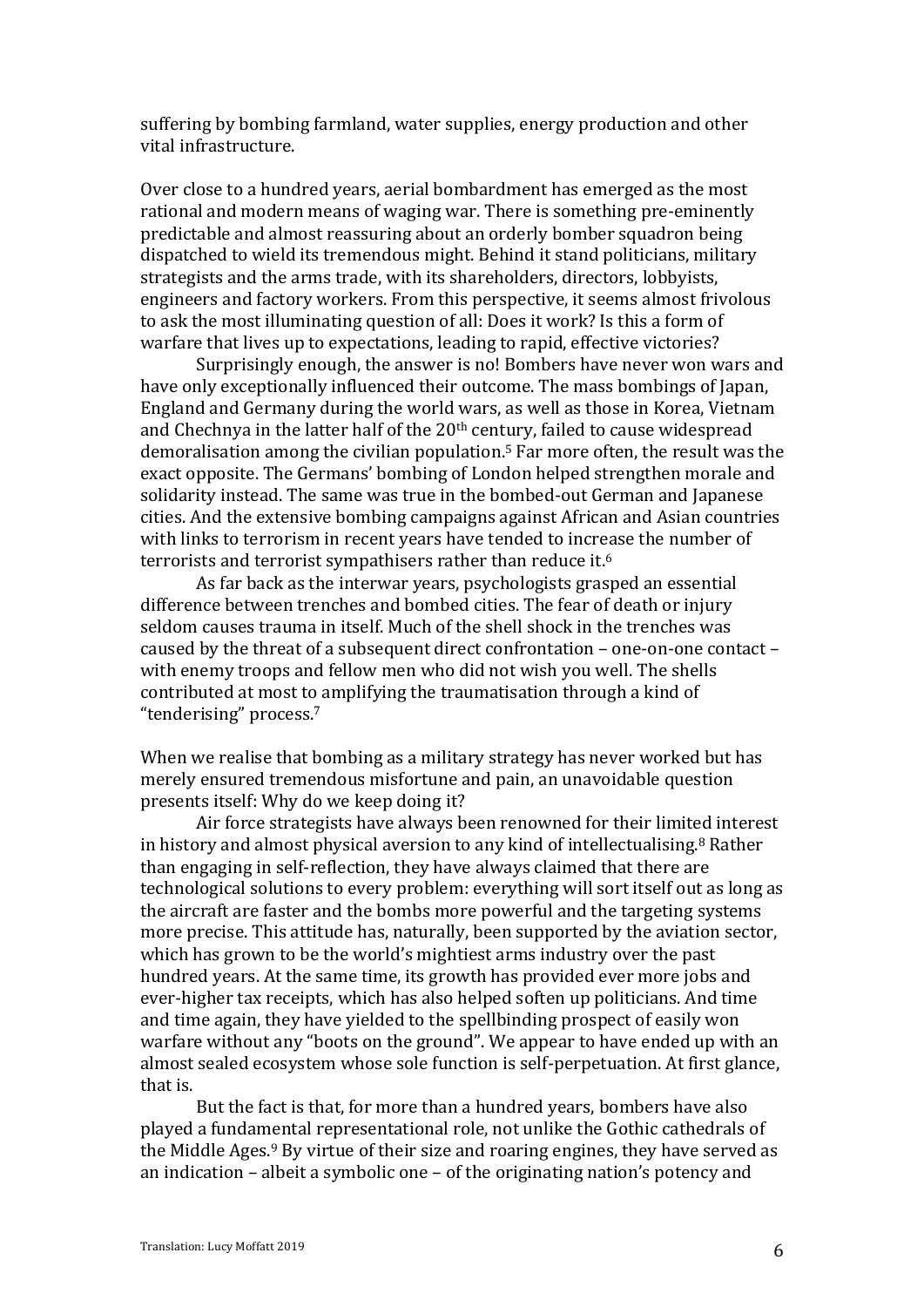might. Because they have also contained cutting-edge technology, engineering and design, they have simultaneously sent a clear message about intellectual and cultural supremacy. [...]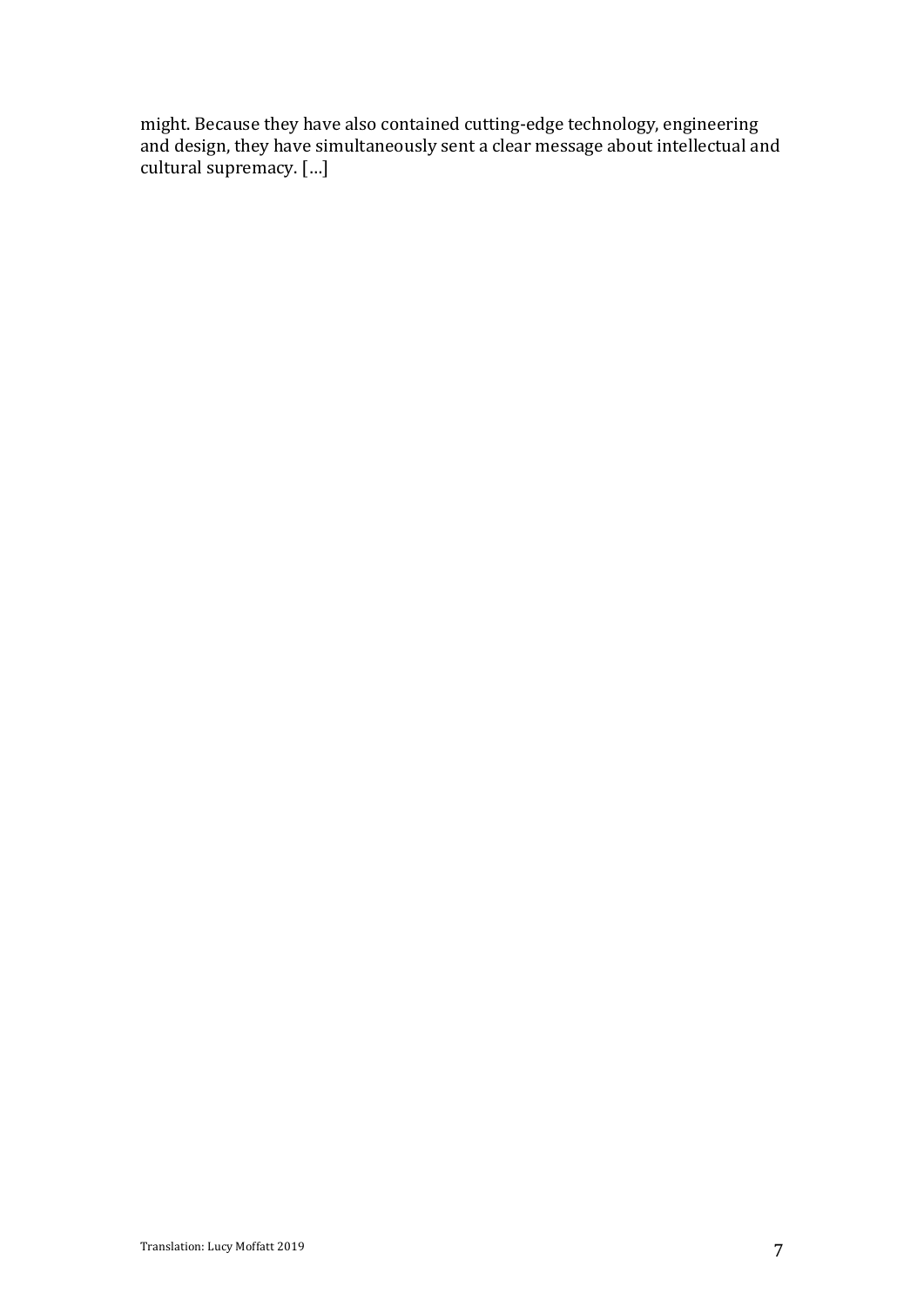## **THE FIRST WORLD WAR**

The term *Fin de siècle* describes the mood of decadence and world-weariness that prevails on the eve of the First World War in 1914. The art and literature of the time cultivates the impression that civilisation is in decline. And yet it is a time of peace. Women in billowing dresses and broad-brimmed hats stroll the European boulevards arm-in-arm with men in tweeds and bowler hats. Modern factories, increasingly less akin to Greek temples, are shooting up everywhere, and private motor traffic is growing ever denser. The unrest that simultaneously smoulders among the underpaid, growing working class has yet to manifest itself significantly.

Although the golden age of exploration is over, a last blast in the colonisation of the outside world is underway - in Africa, Asia, Oceania and South America – because there is still much that has not been divided up. At the same time, competition emerges over the estate of the Ottoman Empire, which is in the process of dissolution in the Middle East and the Balkans. Although this is conducted amicably for the most part, there is, at the same time, some alliancebuilding, and the federation between Germany and Austria-Hungary soon emerges as the leading power on the European continent.

Industrialisation, with its continuous development of new materials, has also stimulated the urge to conquer the air. Experiments with airships had already begun as early as the late 1800s and in July 1900, the first workable variant  $-$ Luftschiff Zeppelin  $LZ1$  – made its maiden vovage. Three-and-a-half vears later, in December 1903, the first motorised aeroplane took off on a short, but absolutely genuine, plane journey of a hundred metres. Despite their meagre insight into aerodynamics, American brothers Orville and Wilbur Wright managed to construct a wing profile with the necessary lift.

In the years that followed, flying was primarily seen as a game for bold engineers and adventurers.<sup>10</sup> At the same time, it was good entertainment. The public flocked to air shows and the press announced prizes for those who flew furthest and quickest, as if it were a matter of a race to the Poles or swimming the English Channel.

Almost ten years into the century, the military continued to take a wait-and-see approach to flying as such. The war industry, which became a separate industrial sector in the latter half of the 1800s, had focused on the development of rifles, cannons and warships.

But a change of mood becomes discernible after the Frenchman Louis Blériot flew a fragile little single-engine aircraft across the English Channel in summer 1909. All at once, the British sensed that the safe barrier between them and the Continent had been removed. "Men who navigate the air know nothing of frontiers and can laugh at the blue streak," as the press baron Lord Northcliffe declared.11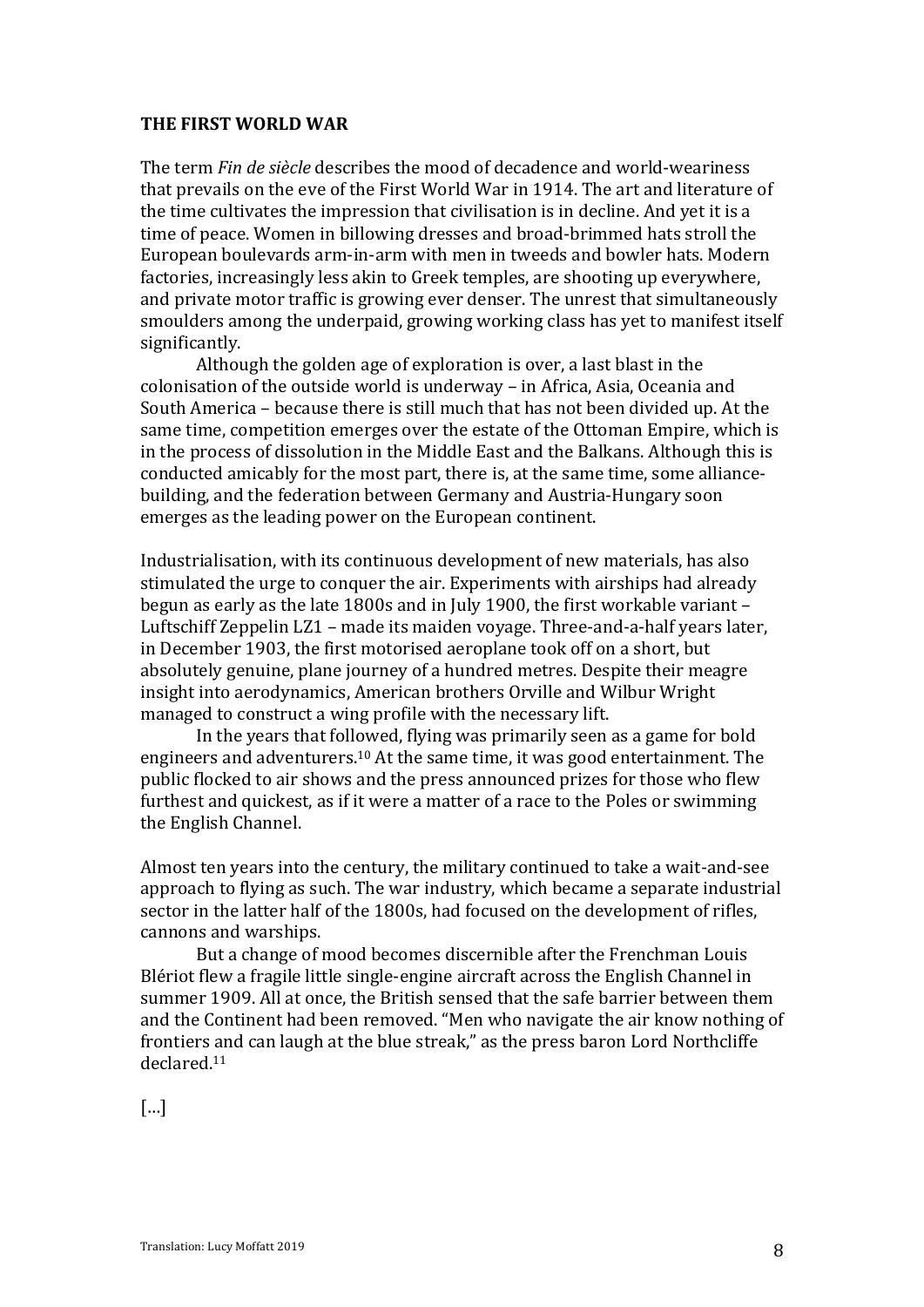#### **3. Bombs in the circus ring**

We can assume that there's a whiff of circuses - that powerful sweetish scent with hints of clown make-up and fresh elephant dung. But we don't know whether it happened in the middle of the lion tamer's number or when the riotous monkeys or the scantily clad tightrope walkers were performing. What we can state with certainty is that nine-year-old Albert Kohler was sitting in the big top with his brothers when the bombs went off.

It was a sunny day, 22 June in the war year 1916. The terrible battle of Verdun had been raging for four months and the French were under pressure after massive German gas attacks. But in Karlsruhe, on the edge of the Black Forest, with its 110,000 inhabitants, there were few reminders of war. The town lay a good distance from the front in the Catholic part of Germany and was celebrating Corpus Christi with a holiday. The grass in the parks was already green after a late spring and Albert Kohler was on a trip into town with his family. They had spent the morning looking for something resembling holiday food. "We trawled all the horse butchers. But in vain. Everywhere we heard: There is no horsemeat. The circus took it for the lions." $12$ 

The five bombs that fall directly outside the big top of Hagenbeck Circus in the middle of the matinee were dropped by the French air force's elite squadron, L'Escadrille 66. The audience of more than two thousand people panics, storming for the exit. Some trip over and are left lying there. Those who get out are greeted by new bombs, which now explode in their midst in an infernal sea of flames, and howls and shrieks from people and animals.<sup>13</sup>

At first, little Albert Kohler is more astonished than afraid. "A man dressed in an East African colony uniform still sat astride camel. I saw the camel suddenly sink to its knees and the man now hanging down to the side."<sup>14</sup>

Eight-year-old Gertrud Ochs is clinging to her mother, who suddenly collapses and falls to the ground. "A bomb splinter had struck her straight in the heart... Blood poured out of her back."<sup>15</sup>

15-year-old Gustav Ott has just managed to get out of the big top in one piece. One hand holds his folded circus programme; the other, the hand of his six-year-old brother whom he absolutely mustn't lose. "We stormed to Hotel Germania. The ground was covered in handbags, watches and other mislaid items. My brother pulled me back. He was determined to carry on watching the circus and was unaware of either the situation or the danger we were in." $16$ 

Behind them lie 117 dead, most of them children. 152 are wounded. 11year-old Hermann Mayer is left behind in the chaos. "The fire brigade hosed down the pavement and the streetlamp from which human body parts were also hanging. The street was a sea of blood."<sup>17</sup>

The attack on Karlsruhe is later judged to be history's first deliberate bomb attack on civilians.

The French bomber was a Caudron G.4 biplane stationed on the pancake-flat Malzéville plateau just northeast of Nancy. The provisional airfield was near the front line but was still a full 175 kilometres away from Karlsruhe - the maximum range for this kind of aircraft – and the crew had been worried they might not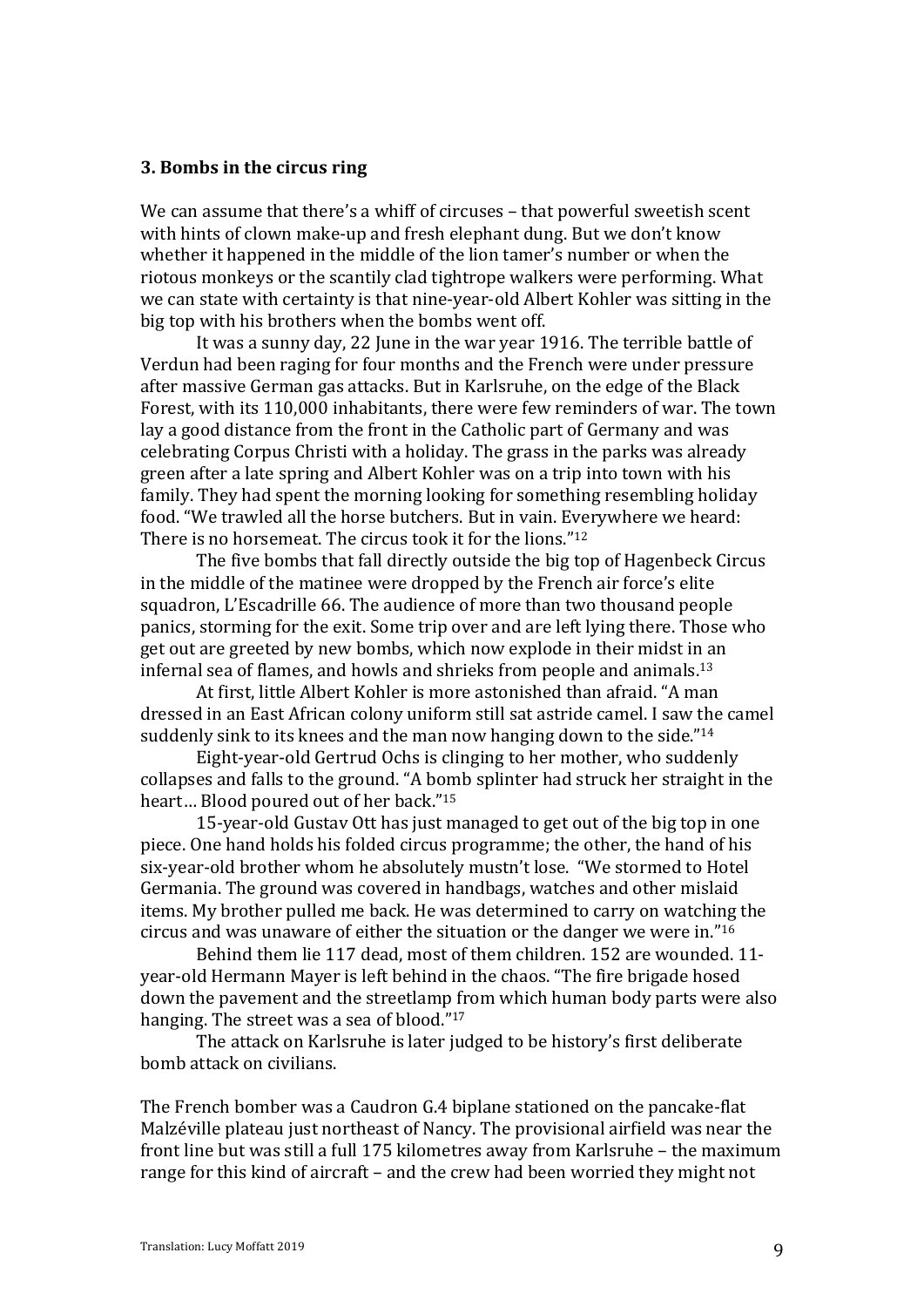make it back home. During morning Mass at the little church in the neighbouring village, they'd prayed they wouldn't end up eating "the black bread of prisoners".<sup>18</sup> Afterwards, their champagne toasts had an added vigour.

Throughout Europe, aviators were being recruited among cavalry volunteers. The bond between flier and flying machines was seen as akin to the relationship between rider and horse. All were young and virile -in their mid-20s at most – and they barely got a few hours training before being sent up alone for the first time. Here they rapidly learnt to relish their existence between heaven and Earth, and soon maintained an almost disdainful distance to events on the ground. Above all, they saw flying as a sport, and themselves as a fraternity of knights. They also came to be viewed in this way. The aviators were the nation's bold duellists, with all the attendant prestige. Nobody had more pull with the ladies. Nor was anybody better looked after. While the soldiers in the trenches eked out their fragile existence on watery stew in damp foxholes, the aviators returned home each time to glory, brandy, ice cream and soft beds. And if they met their end along the way, they did so with silk scarves and shaven chins, should that serve as consolation.

Before take-off the squadron leader Henri de Kerillis wished everybody luck, as usual. He was a respected leader with a reputation for maintaining tight discipline, who had himself grown up in the military aristocracy. That said, his father – the rear admiral – had garnered little military glory and was best known for a dubious report about a UFO observed from his warship off Cherbourg, Normandy, on several consecutive nights in April 1905.

The sun glittered on the rivets around the engine cowling. The afternoon was cloudless and clear. De Kerillis squinted at the sky, assessing wind and flying conditions one last time. His heavy jaw, thick eyebrows and protruding ears gave him something of a resemblance to a chimpanzee. And his quick, slightly restless gaze spoke of a man who could barely sit still for very long.

The nine aeroplanes take off with extra fuel and the bombs suspended beneath their bellies. In each of them sit a pilot and a navigator, who will also man the machine gun and release the bombs. Against a grevish-brown background, the wings and tails are decorated with stripes of red, white and blue – the French tricolour – while the front end of the fuselage bears a stylised falcon, wings outstretched and a sun behind its head. It represents the Ancient Egyptian god of war, Horus, and is the squadron's emblem.

The aircraft rapidly settle into a *vol de canard* or V formation, making the row of newly polished machine guns look like a serious threat to any fighter aircraft that might try to take them on. But it is unlikely they will meet any resistance at all. The timing is perfect, since they are flying east. With the sun at their back, they are almost impossible to see. It may be trickier on the return journey.

The bombs are a new type that is being tested out in action for the first time. Named after their inventor, Gros Andreau, they are shaped like a classic espresso jug with fins, and consist of a container with two compartments, one of which is filled with nitrogen dioxide and the other with petrol. Only when the disc that separates them breaks on impact do the substances mingle to form a powerful explosive. The Gros Andreau bombs therefore represent a quantum leap from the earliest bombs, which were either simple hand grenades or something akin to bottles filled with petrol or paraffin.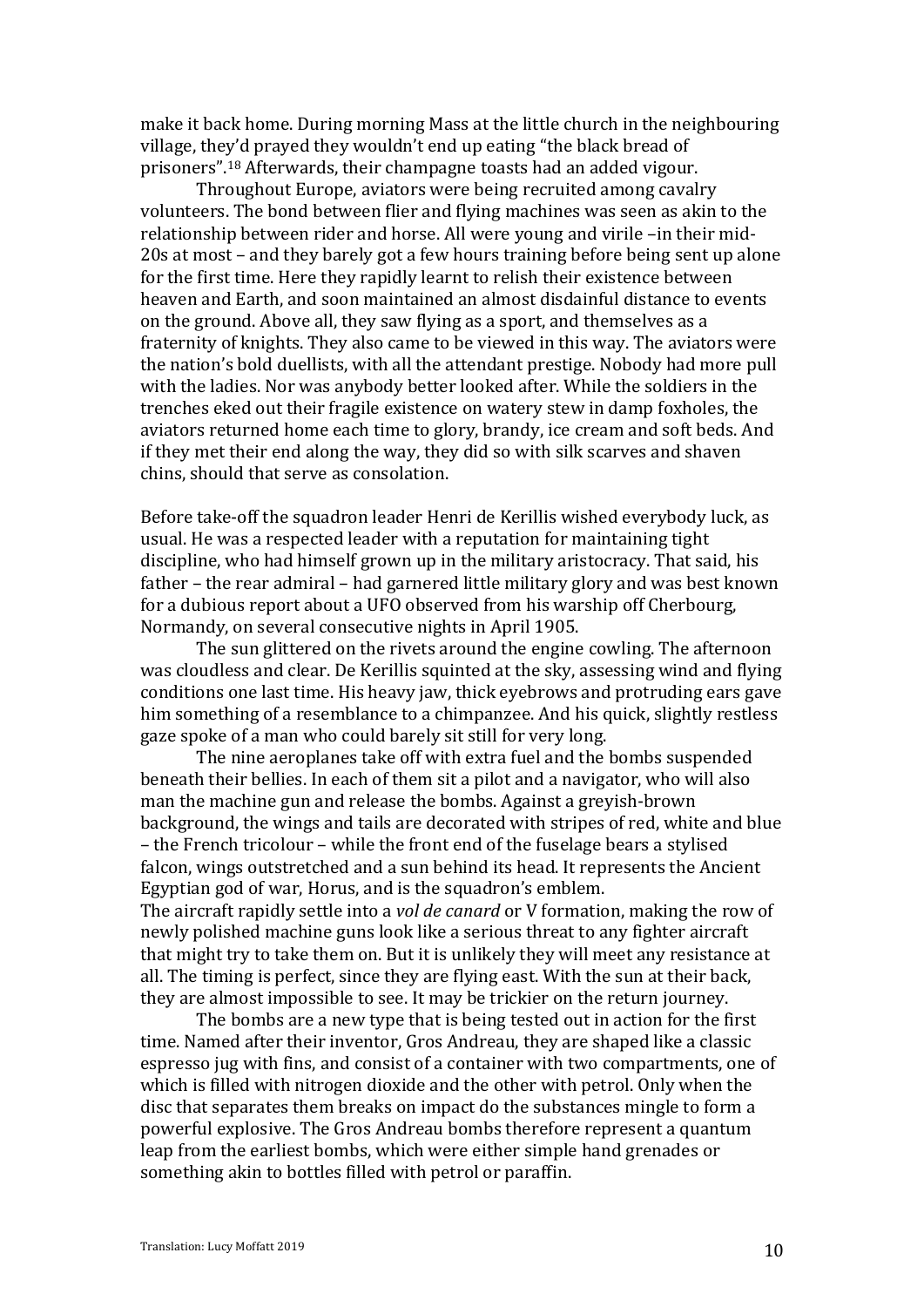The first Gros Andreau bombs were dropped from a height of 300 metres at  $15:10$ . After turning sharply, they dropped a new round  $-29$  bombs in all.

The Caudron G.4 aircraft was developed by brothers René and Gaston Caudron, who had already set up their own aircraft factory outside Paris in 1908. The prototype was in the air by 1915, the year after Sikorsky's Ilya Muromets took its epoch-making maiden flight. But the aeroplane was much smaller, with a wingspan of just 17.2 metres. It most definitely could not be called a heavy bomber.

Like the Muromets, though, the Caudron G.4 was a biplane, with two sets of wings stiffened using cross-braced piano wire made of carbon steel. This was the prevailing principle to afford the wing sufficient strength. At the same time, the construction was as elastic as the traditional wooden fishing boats of northern Norway and could be manoeuvred through wing-warping using a system of strings and pulleys. In the absence of either power steering or other hydraulics systems, even short flights involved tough physical labour.

News of the bombing of Karlsruhe spread fast. It even made the headlines in Australia. People had difficulty grasping that the French pilots had actually targeted the children at the Hagenbeck Circus. It was assumed that they had flown off course or navigated using out-of-date maps.

The fact was that the entire business was a deliberate reprisal for German aircrafts' repeated bombing of French towns close to the front line. Although the targets had been military, several civilian lives were also lost. The revenge attack was commanded directly from French Army HQ, under the command of General Ferdinand Fochs. In his view, they were now even.<sup>19</sup>

Perhaps it was only possible to make sense of this if one were from France, with its particular justice system in which crimes of passion were subject to mitigating circumstances. At any rate, it posed no problems for squadron leader Henri de Kerillis:

"What sensations, my dear fellow. It was Corpus Christi Day. [...] my forty bombers claimed 257 victims, of whom 117 were killed. There were a lot of women, a lot of children... Mothers, wives. When I realised that, I felt a savage joy [...]I thought of all those children back home who've fallen since the war, of all our desolate villages, our ruins, our immense sufferings. I have never experienced such intense moments. Throughout our return [...] my heart felt quite swollen with an inexpressible joy."  $20$ 

One couldn't put it more brutally.

For their part, the Germans were shocked. Although they had themselves caused increasing numbers of civilian losses in slapdash bombing raids on military targets in European cities using zeppelins and small aeroplanes, they had certainly not expected deliberate attacks on civilians. To avoid a repetition, all bombing of French towns was suspended for six months and leaflets were dropped over Paris: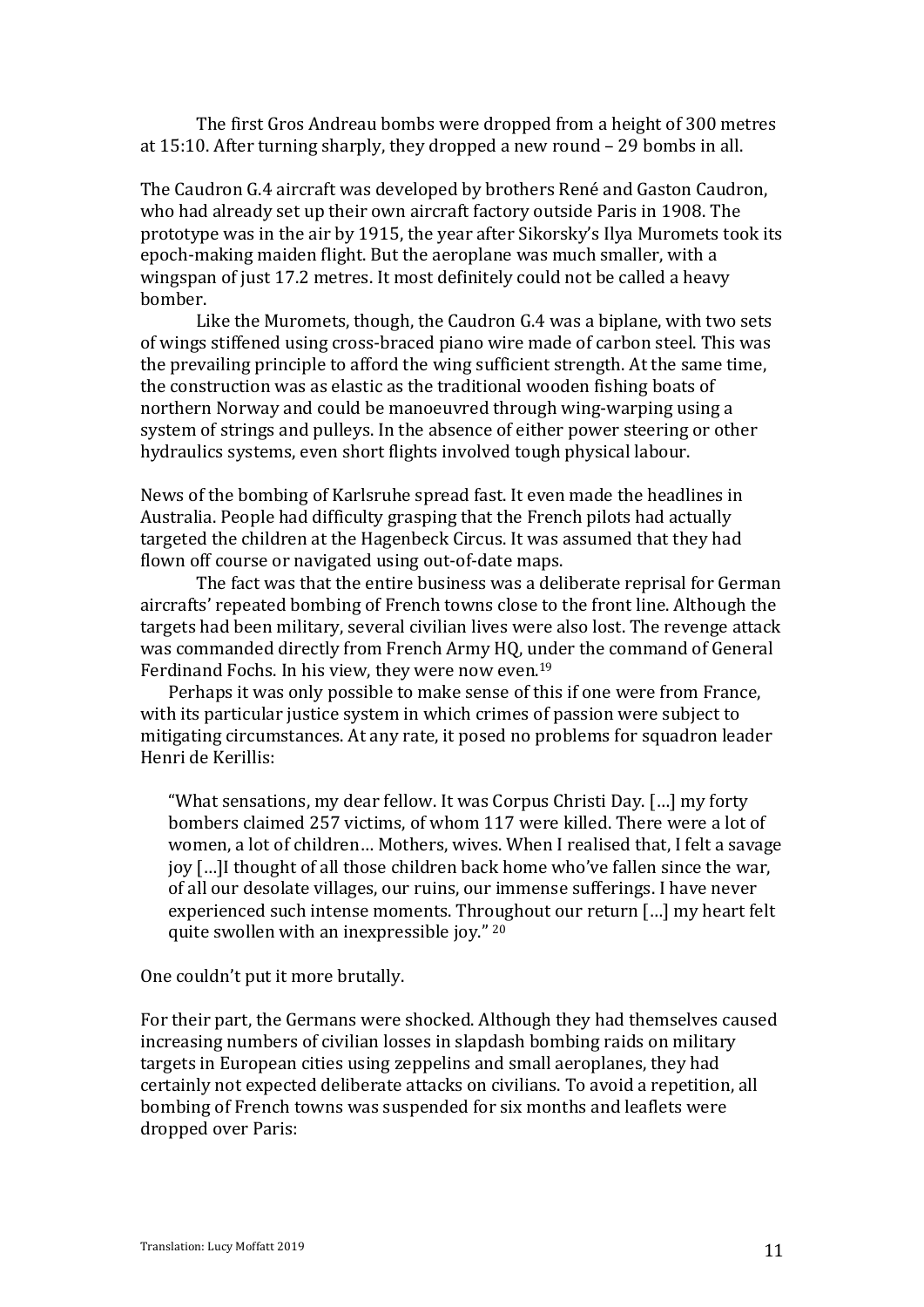Germany makes war against armed Frenchmen; she does not war against the civil population, against women and children. She hopes these explanations will suffice to prevent further barbarous air attacks by French aviators, but in case such attacks are repeated Germany will find herself obliged to defend herself by adopting similar measures.<sup>21</sup>

Nevertheless, a line had been crossed. Just weeks later, Kaiser Wilhelm II gives the fiery frigate captain Peter Strasser the go-ahead to conduct unrestricted bombing raids on civilian targets in British towns.

Thirteen-year-old Otto Abetz was injured in the bomb attack on Karlsruhe, though not seriously enough to prevent him in the years that followed from pursuing a career that started with art teaching and led via the Hitler Youth to diplomacy in the Nazi regime's embassy in Paris in 1940. Even so, he is constantly haunted by the childhood experience that "left a profound mark on my memory and determined my subsequent aversion for warmongering and the resultant savageries."<sup>22</sup> Nonetheless, in Paris, he was seen as authoritarian and unscrupulous – in many respects the mirror image of de Kerillis – and he had plentiful opportunities to savour the sweet taste of revenge. Abetz was imprisoned by the British in Schwarzwald in October 1945, and served 20 years for war crimes. In 1958, four years after his release, he died in a car accident on the motorway between Cologne and Ruhr.

Until summer 1916, all bombing took place in daylight. But as fighter aircraft became faster and better equipped, both sides switched to night bombing, although only on clear nights. This had not yet become established practice in France before the Karlsruhe raid, and the Caudron aeroplanes were slow and poorly armed. On the way home, L'Escadrille 66 lost three aircraft. One went down in flames, while two others made emergency landings and the crew were taken prisoner. The rest of the squadron took a well-earned break.

Safe at home with his family, de Kerillis wrote tenderly in his journal about his enchanting daughter who "looks like me and murmurs, 'Papa'".<sup>23</sup> He decided to extend his leave until his heavily pregnant wife gave birth to what he hoped would be a son. And it was: Alain – healthy and perfectly formed.

After replenishing his squadron with new aeroplanes and crewmembers, de Kerilliss continued his bombing raids on rail hubs, military depots and airfields, though never again on defined civilian targets. That said, he was no stranger to the thought: as late as April 1917 he suggested a 50-bomber raid on Munich that "would have flung enough German entrails on the pavement of city to give the torpedoes of the Lusitania and the arsonists of Reims pause for reflection."<sup>24</sup> But his suggestion was rejected by the French high command, who feared it would degenerate into a cycle of bloody retaliations.

After the war, de Kerillis was employed at the Farman aircraft factory and later established himself as a right-wing journalist and politician with strong nationalistic sympathies. In 1936 he was elected to Parliament. He despised anything that smacked of pacifism and launched himself as the man who would combat communism. He had supported Mussolini's invasion of Ethiopia in 1935 and now he agitated for France to support the fascists in the Spanish Civil War.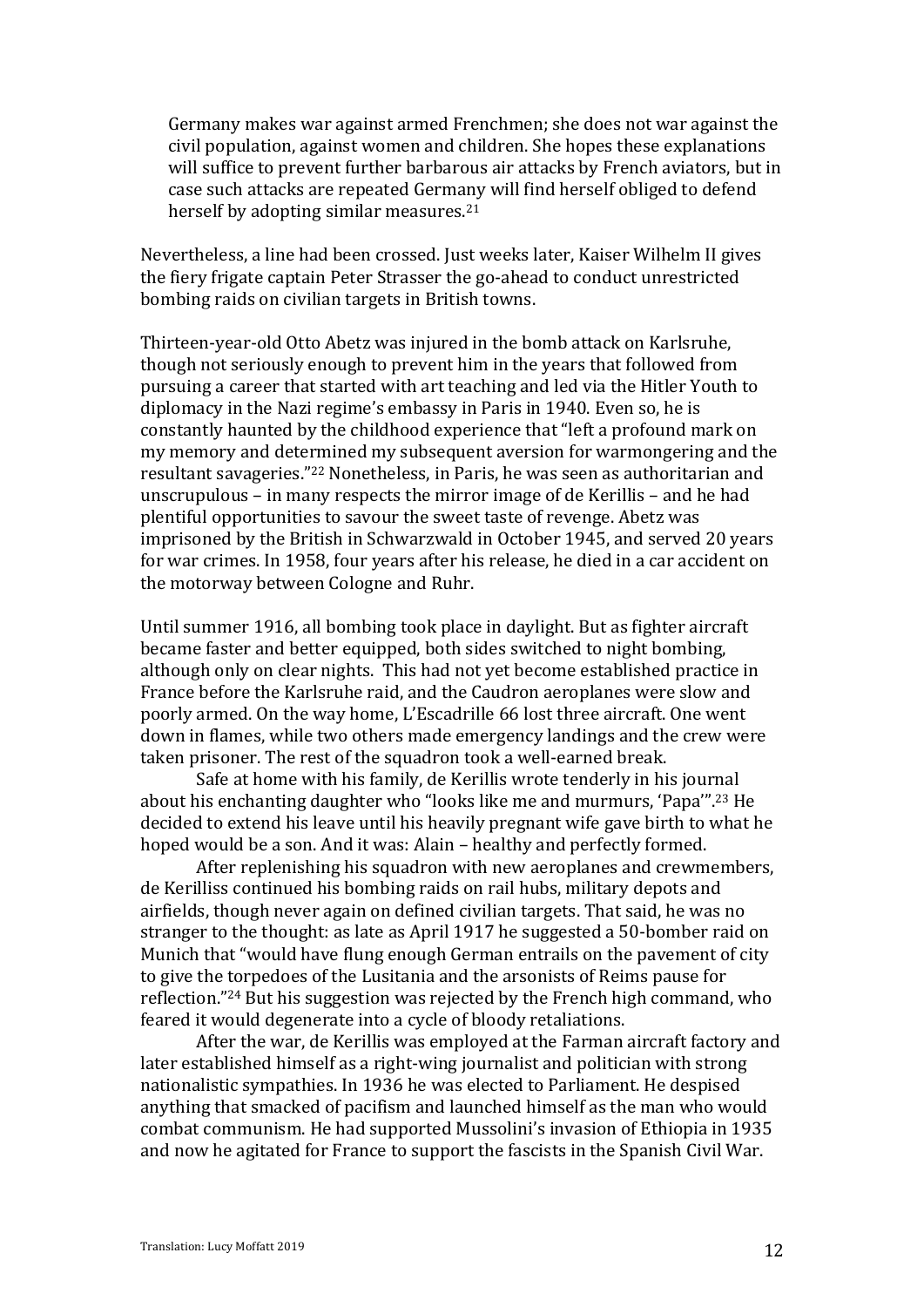Even so, he never pandered to Hitler and Nazi Germany - though more on personal than ideological grounds.

After the outbreak of the Second World War, de Kerillis fled via Jersey to London, only to suffer a nervous breakdown after learning that his son Alain had been executed by a militia in Brittany that was sympathetic to Germany. He then entered a phase of chronic belligerence and, after a loud argument with General Charles de Gaulle in the French National Committee, he abruptly emigrated to the US. He died in exile on Long Island, New York, in 1958, without having taken more than one brief, anonymous trip back to France. An air of bitterness hangs over the entire affair.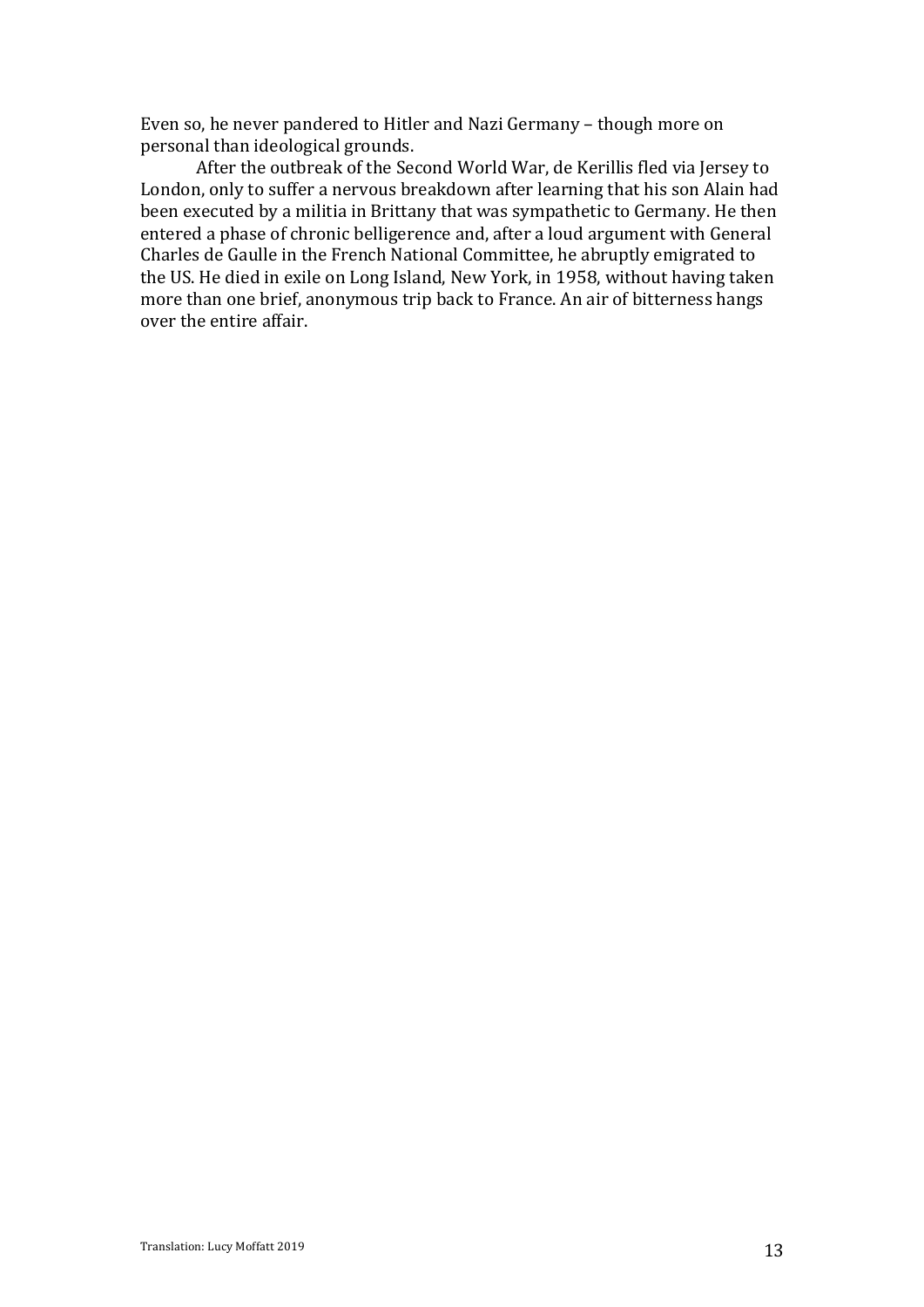## **INTERWAR PERIOD**

When the war ended in 1918, the people were weary of war. Many were hit by the Spanish flu, which had broken out among American soldiers the same summer. Soon it takes more lives than the 17 million who died during the war itself. Little by little, though, civil society finds its way back to normality, relishing the first stirrings of the lively foxtrot on dance floors, and frequent film premieres starring Edgar Rice Burroughs' muscular and infinitely empathic Tarzan character. And they now have the leisure to make use of the war's more peaceable technological innovations, such as canned goods, razor blades and sanitary pads.

All in all, it is a time of technological optimism, and that applies to aviation too. Over the course of the war, the conflicting parties had built a total of 220,000 aircraft. Insight into factors related to airflow - aerodynamics - was still sparse.<sup>25</sup> The manufacturers knew little about how the wings and body of the aeroplane should be shaped to optimise lift and reduce the effects of turbulence and air resistance; streamlining was still an unknown concept. But through trial and error and by taking one another's aircraft apart whenever they were shot down, the manufacturers had reached ever-more functional solutions. And while the main materials were still wood and linen canvas, fire-resistant alloys ensured notable improvements in the aeroplanes' engines.

When the increasingly influential architect Le Corbusier enthusiastically proclaims that "The war was a tremendous lever for aviation"<sup>26</sup>, he is thinking first and foremost of the bombers. They had flown ever higher and faster, close to 200km per hour, largely unthreatened by interceptors, anti-aircraft guns and barrage balloons. The aircraft had also become more stable and easier to manoeuvre, and could carry up to several tonnes of bombs over distances greater than a thousand kilometres.

Even so, the British air force cuts staff numbers from 300,000 to 40,000. Other countries follow suit. After the peace settlement politicians and regular people hope that humanity will be wiser and that war will never again break out among the great powers. This mood makes it unthinkable to earmark money for the maintenance of a huge fleet of surplus aeroplanes, still less for the development of new types of aircraft. So what should all this new knowledge be used for?

The situation is especially frustrating for the many air force generals who continue to insist that the bomber is the weapon of the future, despite the limited success of the wartime bombing raids. But the aviation industry is the hardest hit. Over the course of the war, it has grown from virtual non-existence to a powerful sector split between a handful of dominant firms, each with thousands of employees. Now several of them risk bankruptcy.

That is when new opportunities arise in the colonies. Although the world war also involved many of them, Europe's great powers have, for the most part, been directing their attention elsewhere. With the exception of Russia, all of them have colonies and after the war, the victors' territory is supplemented with the remains of the Ottoman Empire as well as former German colonies in Africa and Asia.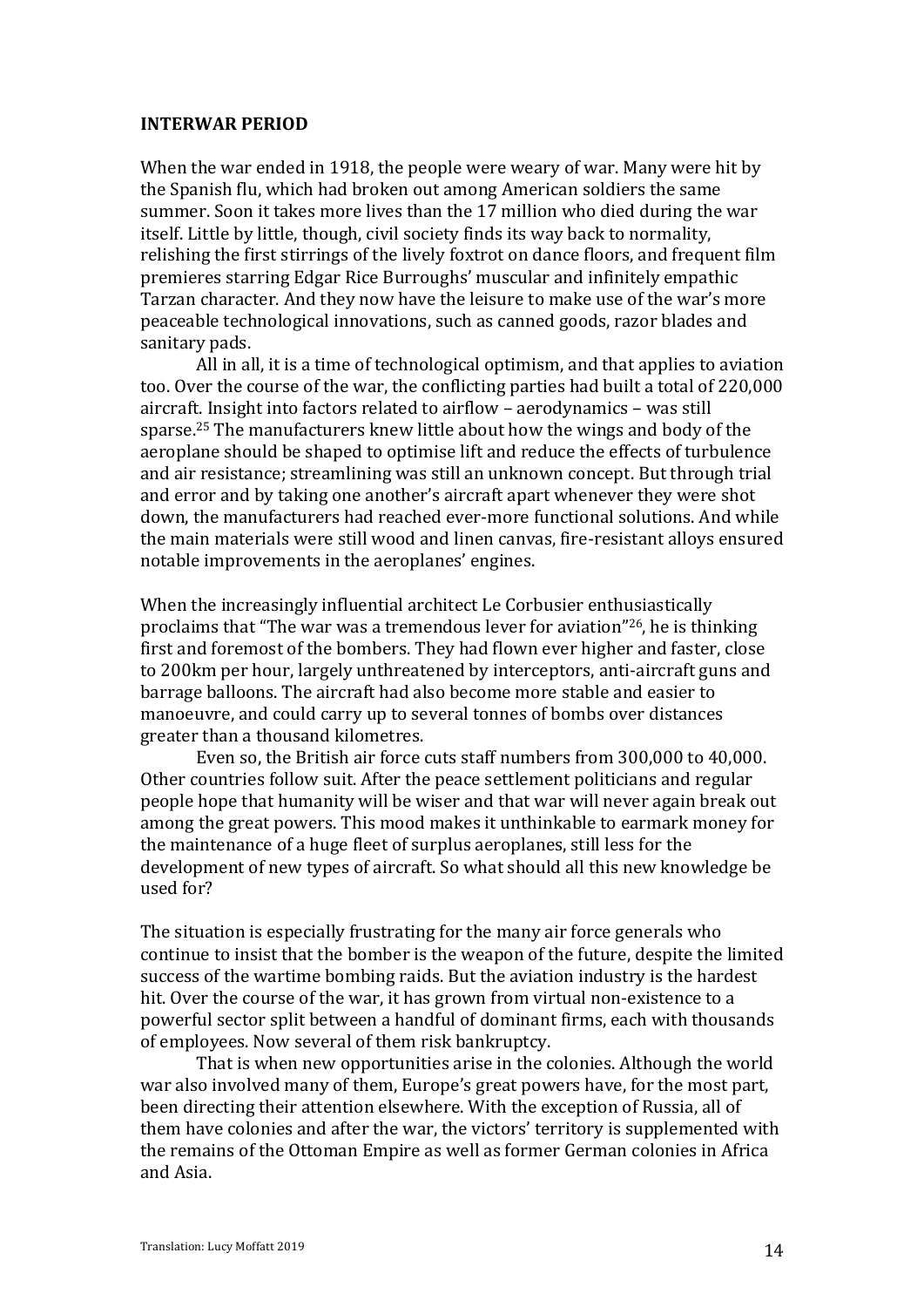The relative calm of the wartime period has also given many of the colonial populations a taste for freedom. Stimulated by returning soldiers who witnessed the great powers' moments of impotence on the European battlefields, they now eye the possibility of eventual liberation. However, this prospect is quite unacceptable to colonial powers such as Great Britain, France, Italy, Portugal and Spain, which are not under any circumstances prepared to renounce the almost limitless access to resources offered by the colonies. Soon, the bomber presents itself as the most suitable tool for dealing with the situation. A huge capacity for destruction, a long reach and good oversight from the air are useful qualities when you're planning to chastise rebels on the ground.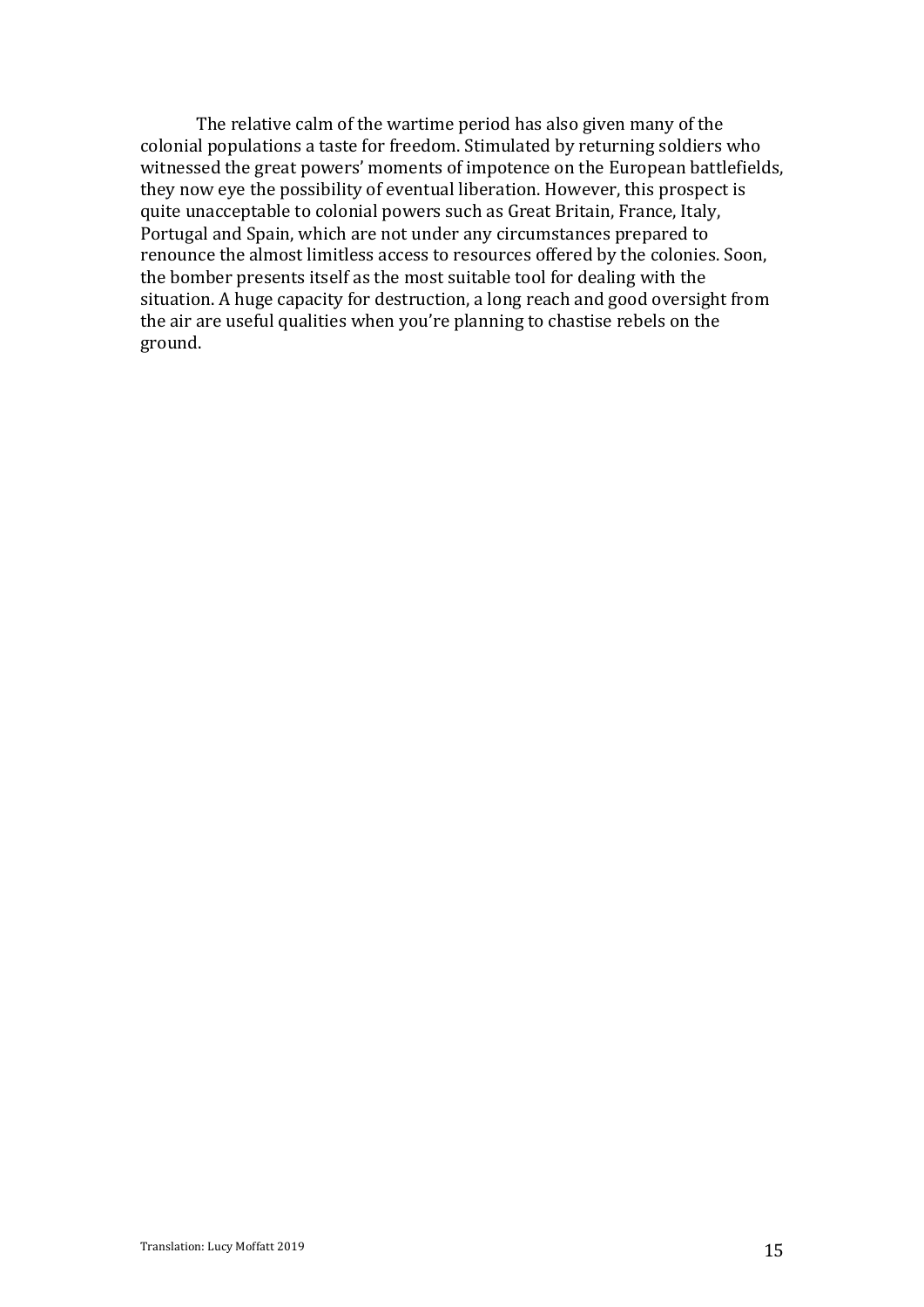# **5.** The architects' sons.

In the air are no streets, no channels, and no point where one can say of an antagonist, 'If he wants to reach my capital he must come by here'. In the air all directions lead everywhere.<sup>27</sup>

This is how H.G. Wells describes the nature of bomb warfare towards the end of his book *The War in the Air*. Right up to the present day, this issue has represented an almost Gordian challenge for international treaties and regulations. Yet an attempt was made as early as 1899, at the First International Peace Conference at the Hague. Article 25 states:

The attack or bombardment of towns, villages, habitations or buildings which are not defended, is prohibited.

Ever since the Middle Ages, Christian Europe had drawn a clear distinction between *bellum hostile*, which denoted an almost chivalrous war between military forces, and *bellum romanum*, an unregulated war that also encompassed the civilian population, including its elders, women and children.<sup>28</sup> The *romanum* variant originated with the Roman empire-builders who had in their time proceeded brutally, plundering and slaughtering entire populations without distinguishing between combatants and non-combatants. Far into the latter half of the 1800s, the world's great powers had behaved in the same way. American ships bombarded San Juan del Norte in Nicaragua without mercy in 1854, while British marines almost reduced Alexandria to rubble in 1882.

The Hague Peace Conference attempted to establish international regulations for warfare and most countries of any significance signed up to the Hague Convention of 1899. In addition to the convention, a general prohibition was agreed on "the discharge of any kind of projectile or explosive from balloons or by similar means."<sup>29</sup> But at this point, there was much speculation surrounding the continued development of aviation, and it was agreed that the regulation should be reviewed over the next five years. However, at the second peace conference at the Hague in 1907, it was left standing. At the same time, the wording of Article 25 was made more precise:

The attack or bombardment, by whatever means, of towns, villages, dwellings, or buildings which are undefended is prohibited.<sup>30</sup>

More than a hundred nations signed and we must assume that the world  $-$  at least for those present at the meeting – at once felt a little more peaceful. Nonetheless, the treaty was unclear. When should a town be seen as "undefended"? Wasn't it legitimate to defend oneself if one was being attacked? And how far away must the nearest military unit or base be? Questions were also raised about whether the paragraph should cover arms factories, the people working there and their families as well. We end up in a classic discussion of responsibility and guilt. Can it be traced back through all the links in the chain to the mines where the ore for the steel of the weapons is extracted?

It hardly simplified matters when the French diplomat, Baron Paul Henri  $d'Estournelles de Constant – who won the Nobel Peace Prize in 1909 – claimed$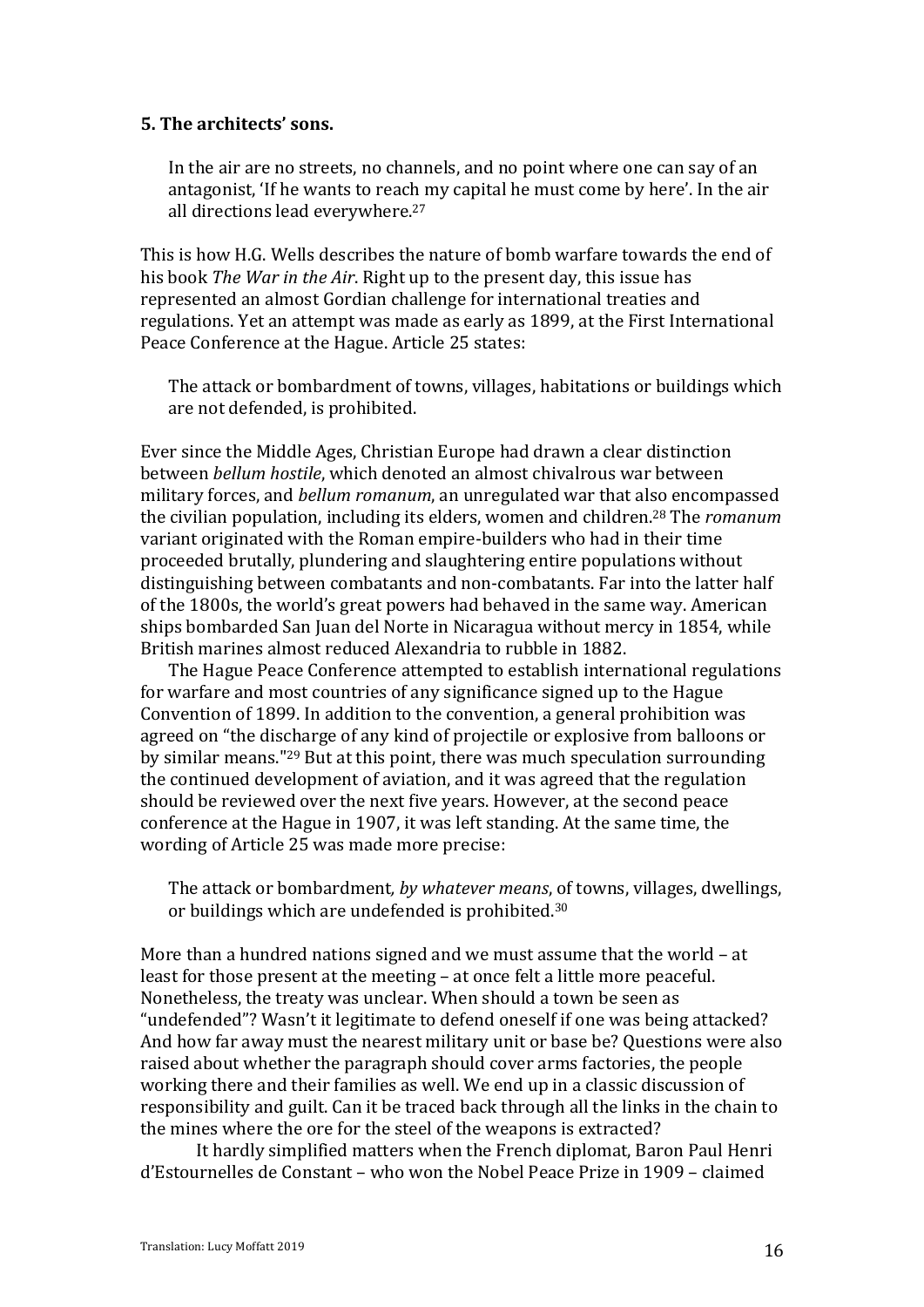that the aeroplane would bring peace to the world regardless. Nobody would go to war any longer once they knew that the enemy's aircraft could strike back harshly against their own civilian population. This point of view was clearly overoptimistic, but at the same time, it anticipated the strategy of the balance of terror that would later guide global policy throughout the Cold War.

No further peace conferences were held before the outbreak of the world war in 1914. A meeting of the Institute of International Law was held in Madrid in 1911 but failed to clarify anything at all.

Amid this confusion there were many people with points of view. Like an echo of the German airship commander Peter Strasser, the British mathematician Frederick W. Lanchester waded in with his 1916 book Aircraft and Warfare.<sup>31</sup> He started out as a dedicated engineer and technocrat. Were it not for his frail physique – he was in generally poor health, had cataracts and was unfit for any kind of military service  $-$  he could have been a protagonist in an Ayn Rand novel about alpha males who live only to throw up skyscrapers and hunt down women.<sup>32</sup> When it came to theoretical warfare, he was brutal beyond all bounds of decency. He anticipated the Germans' *Feuerplan* and thought the only realistic route to victory was to wipe out the enemy's towns in unquenchable fires.

It is futile to attempt to disguise the self-evident fact that a serious attack on the capital city of an enemy, containing in its heart the administrative centre both of his Army and Navy, in addition to the headquarters of his Government, cannot be regarded other than as a legitimate act of warfare. No international agreement or convention can make it otherwise. $33$ 

He stated it as pure fact and brushed aside any criticism:

There will always be the sentimentalist who has implicit faith (in spite of experience) in the omnipotence of peace conferences and the like and the unalienable rights of humanity  $(...)$  To these the destruction of a city of 5,000,000 peaceable inhabitants by fire with the scenes of horror that would inevitably ensue, will be looked upon as the figment of a diseased imagination, to these the author does not address himself.<sup>34</sup>

These were not intended as political statements on Lanchester's part. It was pure science. In his book, he follows up with a series of differential equations - later known as Lanchester's Power Laws - which present models for the ultimate bomb warfare.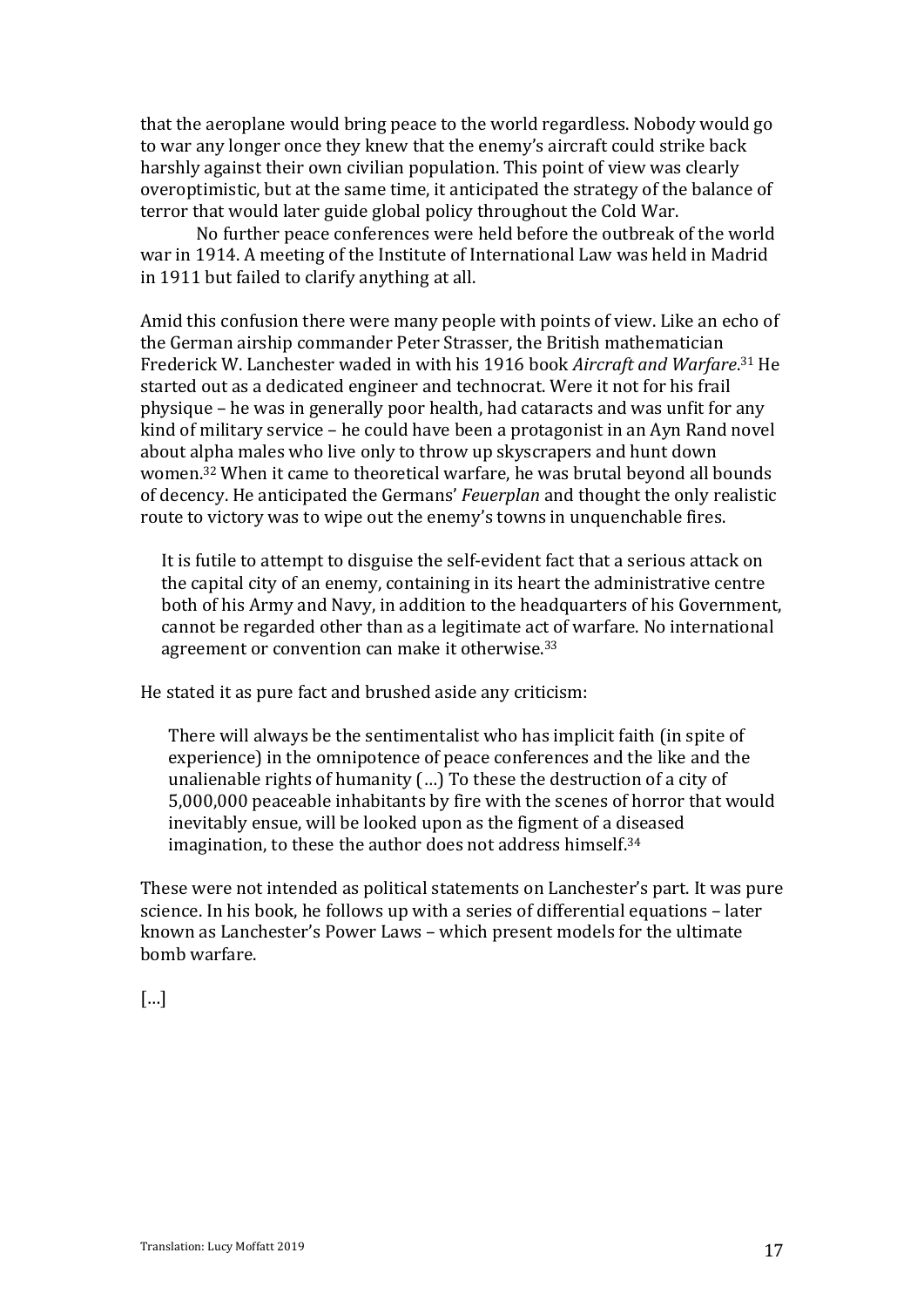## **7. Let's kill the moonlight**

When 26-year-old Franz Kafka went to an air show outside the city of Brescia just east of Milan in 1909, he was most interested in the public  $-$  a surprisingly diverse collection of women and men who had all turned out in their Sunday best. He wasn't impressed by the flights themselves, which struck him as stupid. "Up there, twenty meters above the earth, is a man trapped in a wooden frame, defending himself against a freely undertaken, invisible peril".<sup>35</sup>

But other poets were also present who had a greater appreciation for flying. Before Kafka set off to find a hackney cab – well before the show was over – he noticed Italy's much-feted celebrity poet Gabriele d'Annunzio, small and slight in his lime-green suit and pink cravat. There was something manic about the way he scurried about gesturing at the members of the organising committee

Gabriele d'Annunzio regarded aeroplanes as "a sacred thing" and flying itself as an almost erotic experience where the return to earth could best be described as a sensual pleasure interrupted, "*una voluttà troncata*".<sup>36</sup> He was always angling for a new trip up into the clouds and we may assume that this was what he was bothering the organising committee with.

Nineteen vears later, d'Annunzio found himself in an aeroplane above Vienna. It was August 1918 and the world war was coming to an end. D'Annunzio was now 55 years old and Italy's most celebrated bard, known only as The Poet – *Il Vate* – with his own residence by the Canal Grande in Venice. He had grown stout and gained a bald patch, but he was still energetic and, above all, just as obsessed with flying. Although he never learnt to fly, he had managed to talk his way into a post in the Italian air force, where he was largely viewed as a spectacular mascot. Beyond sporadic participation in bombing missions of limited military value, his most important contribution to date had been the crewmembers' battle cry: "*Eia! Eia! Alalà*" with its solemn origins in Greek mythology.<sup>37</sup> And he had taken on responsibility for decorating the aeroplanes, insisting that only trained painters could be used. $38$ 

The sortie against Vienna had also been d'Annunzio's own idea, and on this occasion too he had nagged until he got his way. But he didn't get to take any bombs along. This would be a purely propaganda mission involving leaflets, admittedly more than half a million of them. And the text was his own:

We are flying over Vienna, we could drop bombs in tons  $\lceil ... \rceil$  on the wind of victory that rises from the rivers of liberty, we only came for the sheer joy of the challenge, we only came to demonstrate what we can dare and do when we wish, in the hour we choose.<sup>3940</sup>

In his poetry, d'Annunzio had introduced the Italians to the German philosopher Friedrich Nietzche. D'Annunzio was just as certain that God was dead and saw the aviator as the personification of the superman Nietzsche spoke about. The aeroplane's shadow mirrored that of the cross, a symbol of sacrifice and salvation.<sup>41</sup> And those who dared face the gruesome risks of flight and laugh at death would be promoted to the ranks of humanity's heroes. The earthbound would simply have to resign themselves to their aversion for these "heavenly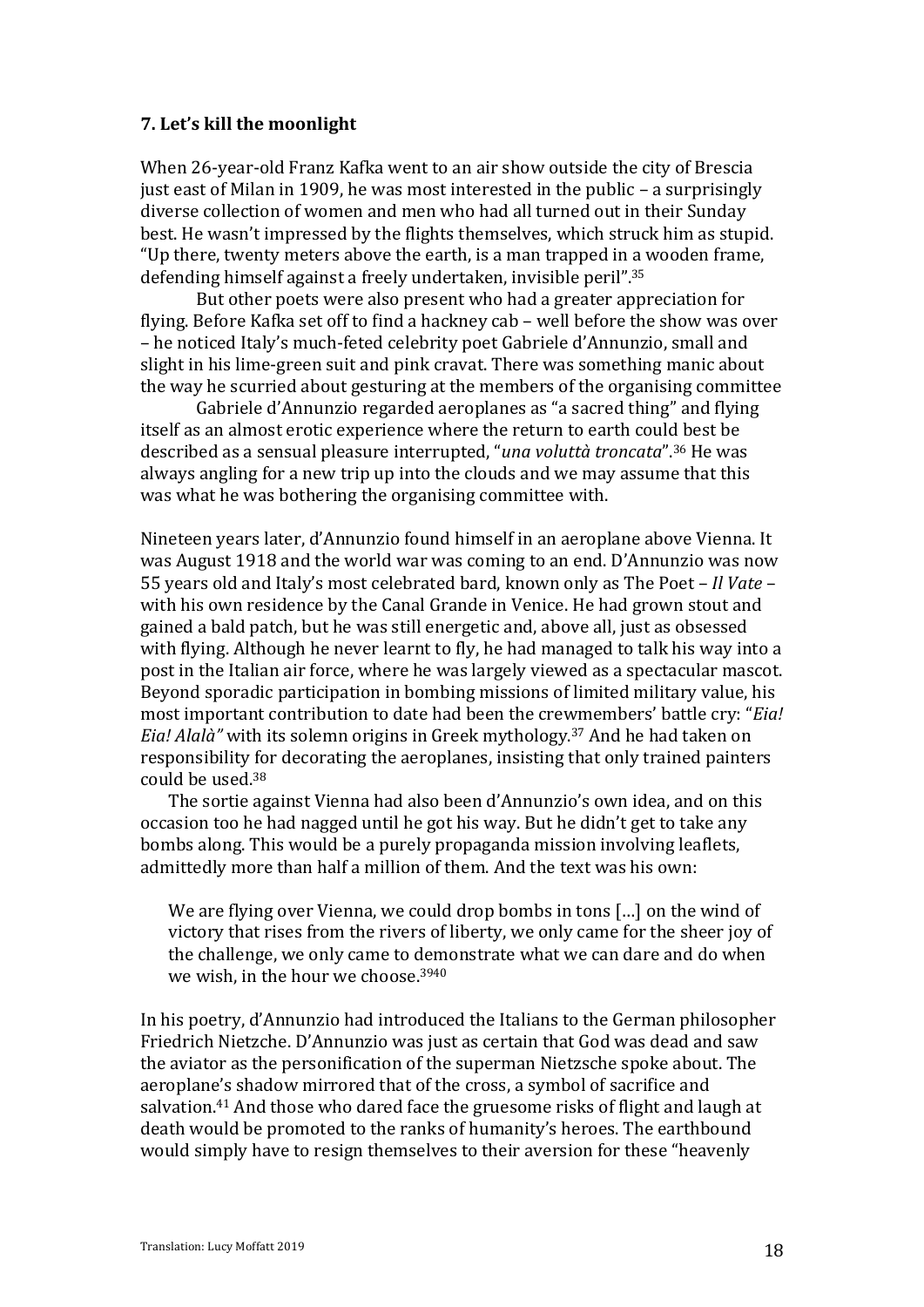helmsmen", who only occasionally glanced down upon them with disdainful smiles.42

D'Annunzio is like an unstoppable firework show of purple prose. It can get a bit much in the end. It's difficult to avoid this kind of thing in the Italian poetry of the time, though. Take Filippo Tomasso Marinetti, 13 years D'Annunzio's junior, who is no less rapturous. He describes his first flight as follows:

I felt my chest open up like a great hole through which, smooth, fresh, and torrential, all the blue of the sky plunged exquisitely. Instead of the slow water-down sensuality of walks under the sun and amidst flowers, one ought to prefer the ferocious and blood-tingling massage of the raging wind.<sup>43</sup>

One need hardly add that Marinetti soon imitated d'Annunzio, growing a moustache with exactly the same thin, aerodynamic points. He was the spokesman for the futurists, a group of artists who rejected the servile 1800s out of hand. They envisaged a fundamental rupture with the past. They wanted to "kill the moonlight" and pictured the future as a pure, machine-driven civilisation.

We declare that the splendour of the world has been enriched by a new beauty: the beauty of speed... We will sing of the great crowds agitated by work, pleasure and revolt... adventurous steamers sniffing the horizon: greatbreasted locomotives, puffing on the rails like enormous steel horses with long tubes for bridle, and the gliding flight of aeroplanes whose propeller sounds like the flapping of a flag and the applause of enthusiastic crowds.<sup>44</sup>

Marinetti proclaimed that futurism would be brought about through war: "We want to glorify war  $-$  the only cure for the world... for art can only be violence, cruelty, injustice."45

When Italy entered the First World War on the Allies' side in 1915, the futurists were on hand as reporters. In Marinetti's poem, Zang Tumb Tumb, inspired by the fighting in Turkey, the soundscape was utterly essential: "100 metre machine guns rifle shots pop eruptions violins brass pim pum pac pac tim tum machine guns tataratatarata".<sup>46</sup> And in his journal, he describes a bombing raid as follows: "long loooooongdroooooOOOOOONE of aeroplanes tatatata TUM TUM KABOOOOOOOM BOMBS!"47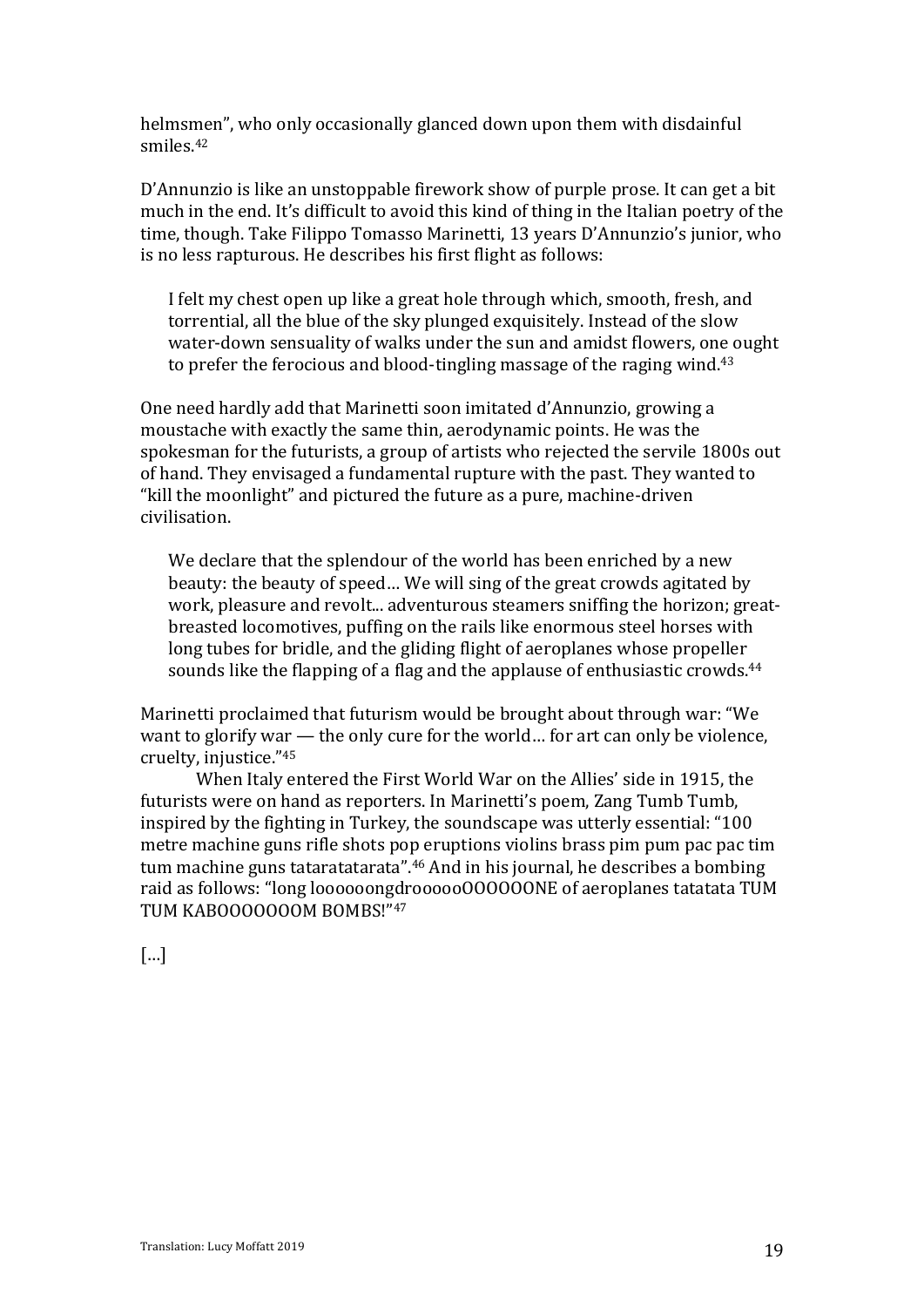#### **13. Fleas over China**

You can't build a flawless and effective biological bomb with a simple wave of the hand. The elegant and normally jovial Shiro Ishii, head of the Japanese special Unit 731 had got himself so agitated that his round glasses had steamed up. He had just discovered the outcome of the attack on the old Chinese port of Ningbo on 27 October 1940. The attempt to start a widespread epidemic of bubonic plague on the shores of the East China Sea had failed and he had no idea why.

Over the summer the group of engineers and specialist physicians had injected thousands of fleas with blood from plague-infected rats. The work had been painstaking, exhausting and, above all, deadly boring. They could, of course, have scattered the plague infection directly over the city, but the bacteria would live longer in fleas, thereby ensuring more efficient dissemination. To prevent the fleas from getting caught up by the wind, they were bundled up in a mixture of wheat grain and cotton - the latter to soften the impact on landing.<sup>48</sup>

It was more than three years since Japan had invaded China, starting the second Sino-Japanese War. The inhabitants of Ningbo were well on their way to becoming accustomed to the constant bombings. The aeroplanes would enter the Hangzhou Bay from the north just after sunrise, drop their load in the harbour area and continue over the mountains. This time, everything was different. The attack didn't happen until the late afternoon and involved only one aeroplane. which circled low over the city centre. Trailing behind its pale-green body was something that looked like smoke. "I thought it must be on fire, but then the cloud dispersed downward quickly, like rain from a thunderhead on a summer day, and the plane flew away," said Archie R. Crouch, who was in the city working for the American Presbyterian Mission.<sup>49</sup>

The city's inhabitants regarded the golden scattering of wheat grain with astonishment. Some began to sweep it up to give it to their chickens at home and people competed to gather the largest amount. Nobody had the faintest idea what it was all about until the cases of bubonic plague broke out two days later. When the first patient died after four days, the city council took matters in hand. The schools were closed and everybody who displayed symptoms was sent away to a hospital outside the city. At the same time, bricklayers were set to work building a four-metre high wall in the alleys around the six districts in the city centre that were most severely affected. The inhabitants were evacuated through a cage where they were stripped and showered with liquid disinfectant. All their clothing and furniture were destroyed.

When the epidemic persisted until the last week of November, the council decided to burn down the walled-in buildings. "Trails of sulphur were laid out like a rat maze through the condemned area. Ignited at strategic places, fires from the burning sulphur raced through the maze like sparkling snakes [...] The heart of the city was quickly reduced to a pile of glowing embers, and the assumption was that no rat and no flea could possibly escape."<sup>50</sup>

By the time the epidemic finally abated some days into December, 106 people had died. Yet this wasn't good enough, and Shiro Ishii faced a scolding from his superior, General Kajitsuka Ryuji – chief of the medical department in the Kwangtung Army – who declared the attack to have been a total fiasco. Even so, Unit 731 had gained some experiences that merited further work. Among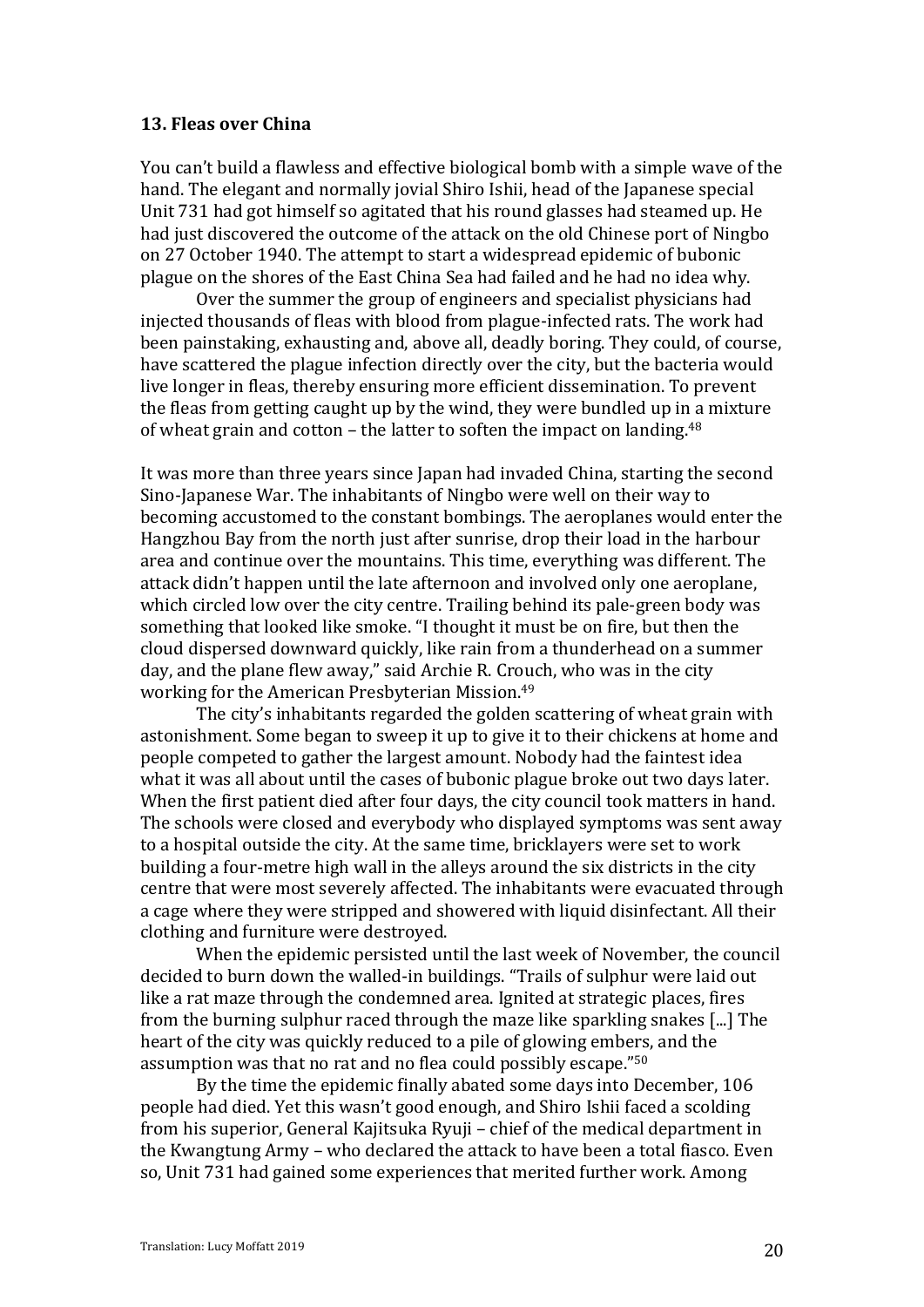others, the bubonic plague bacterium had simply proven too infectious. This had alerted the city council quickly enough that they were able to set up effective countermeasures.

As a result, the engineers went on to use other, less acute infectious agents, such as cholera. Over the years that followed, numerous other test attacks were executed, mainly on towns in the mountainous inland province of Hunan, south of Chongqing – and the results constantly improved. In order to achieve greater precision in the attacks, the engineers also set to work on development of a solid container, ending up with the Uji bomb. It was 75cm long, 15cm in diameter and made of porous, unglazed porcelain. This would transport the infectious agents safely to the ground, breaking without the use of any explosive or heat that might otherwise have killed the bacteria. The Uji bomb was fully developed by the end of 1944. In the last few months of the war, it was used to great effect on both civilian and military targets.

The aircraft that was used in the raid on Ningbo was a Mitsubishi Ki-21 – a twoengine bomber that was seen as one of the best in its class worldwide in the years before the Second World War.

After pursuing licensed production of German aircraft for many years, the Imperial Japanese Air Force invited bids on the design and construction of an entirely Japanese bomber that would not rely on imported technology.<sup>51</sup> It must be able to take off from an airstrip shorter than 300m, climb to 3,000m in eight minutes and maintain an average speed of at least 300km an hour for five hours. All this with a bomb load at least 750 kilos. The fuselage and engine must also be able to cope with extreme cold, since war with the Soviet Union was deemed likely and could be waged as far north as Mongolia.<sup>52</sup> These were tough demands, on the very margins of feasibility.

Mitsubishi was the firm that won the bid. Its draft exceeded the specifications, involving an eye-catching streamlined metal fuselage for a fivestrong crew: two pilots, a navigator who doubled up as a bomb aimer, and two gunners, one of whom acted as wireless operator.

From autumn 1938, Mitsubishi's Ki-21 aeroplanes were deployed in the Sino-Japanese war that had already been underway for a year. As long as they were on relatively short missions, escorted and protected by dedicated fighter aircraft, they were a success. But on solo missions towards the outer edges of China, their weaknesses became clear. In order to meet the ambitious specifications, the weight had been reduced to a minimum. The weight savings were focused on the defensive armament, and the aeroplane had no armour plating around the cockpit and turrets; most importantly, though, it lacked self-sealing fuel tanks. Such tanks, which had gradually become standard on most bombers, included an extra internal layer of rubber that swelled up to plug the gap if the tank was hit. In the Ki-21, the fuel ran straight out, and easily caught fire.

The Mitsubishi factory soon produced improved versions of the aeroplane, which also had more powerful engines and a larger bomb bay. At the same time, the large greenhouse canopy was replaced with a more effective gunner's turret, which could be rotated using a pedal-driven mechanism. Although the Ki-21 aeroplanes were never on a par with American fighter aircraft after Japan entered the Second World War in 1941, the Imperial Air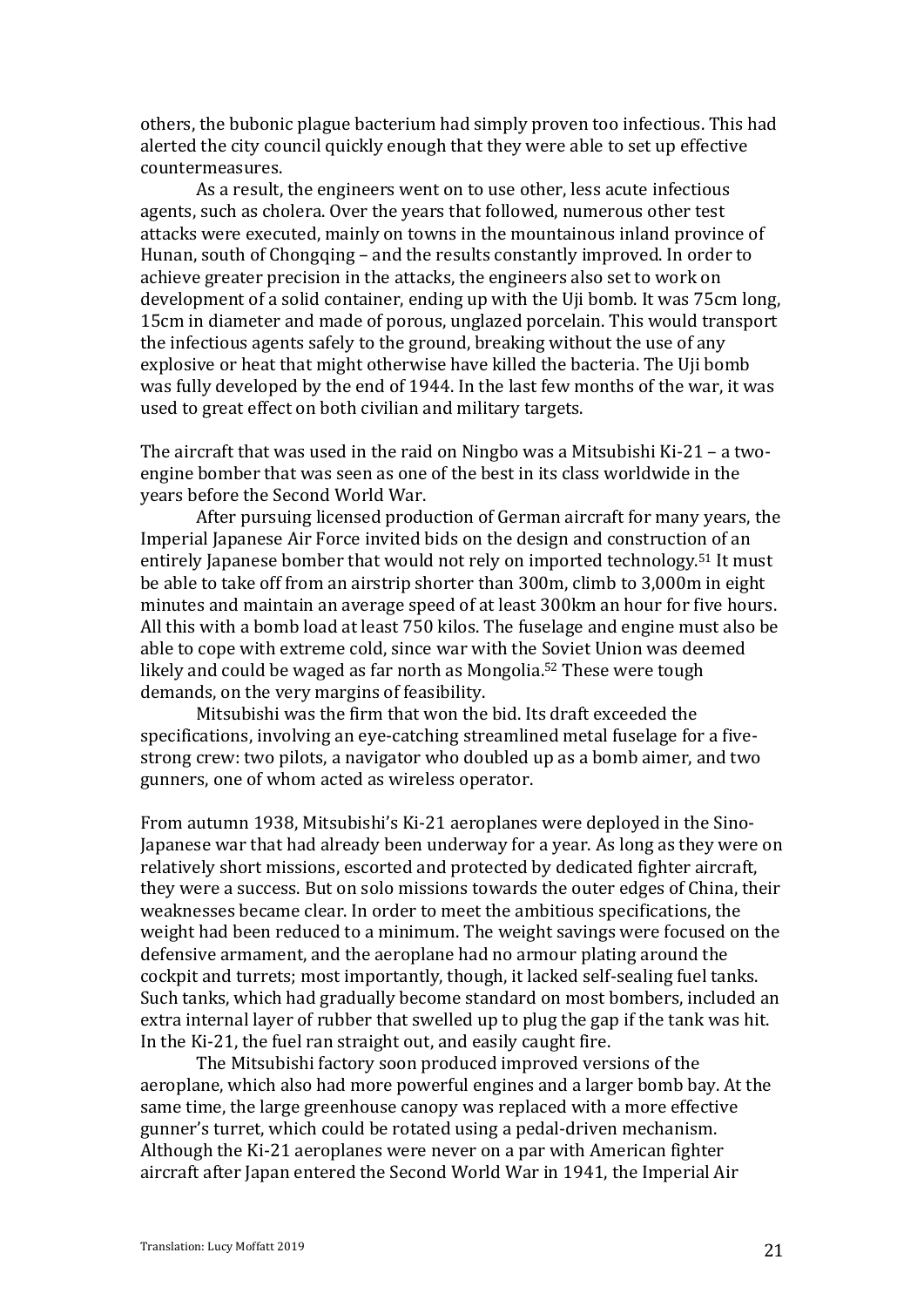Force continued to send them out on bombing raids throughout the whole Pacific region – as far as India and Australia. But the losses were large. In a single operation against Rangoon, a total of 20 Ki-21s were shot down, while the Americans lost only two fighter aircraft.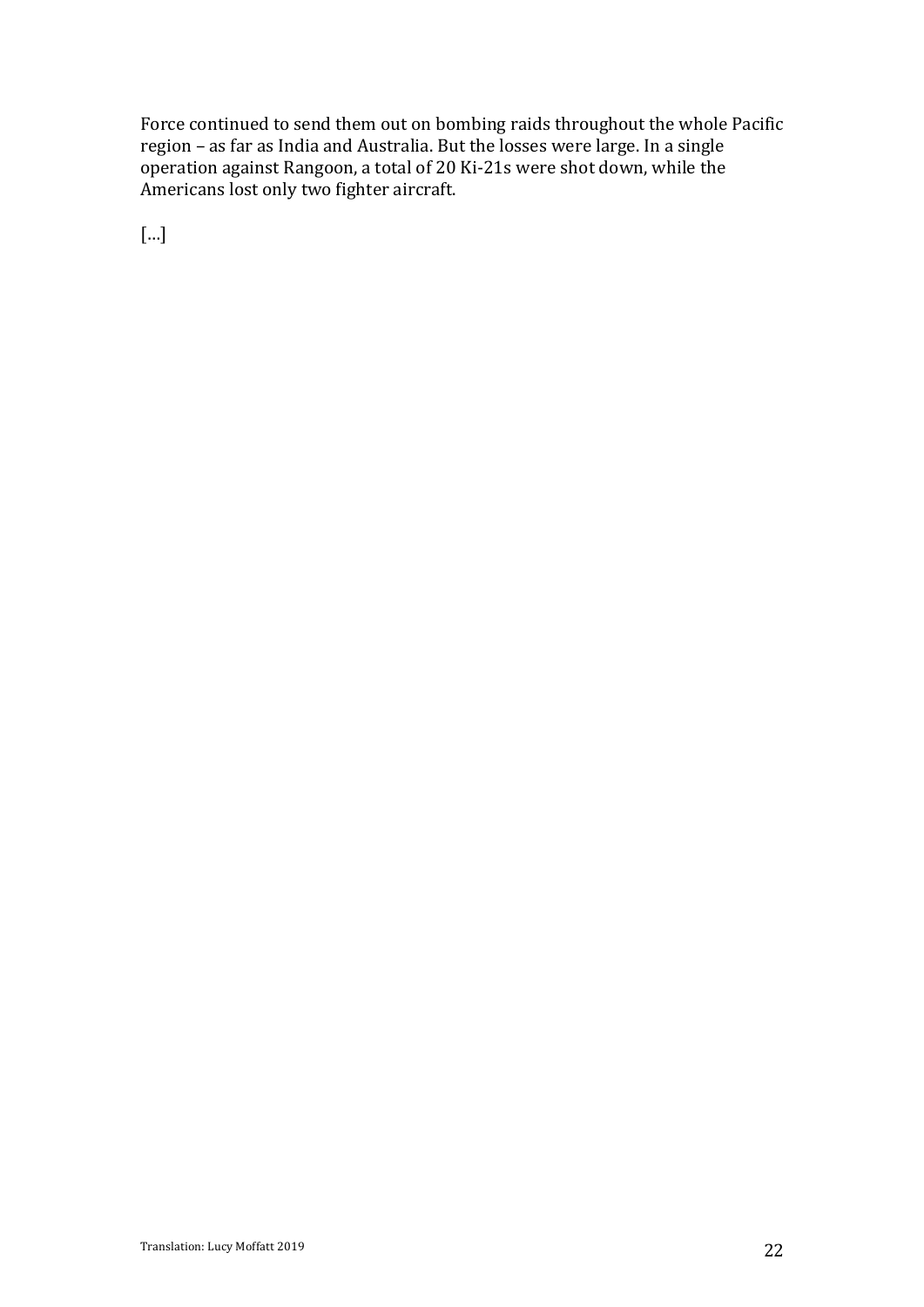## **14. Trumpets of Jericho**

In his short story entitled *The Little Shoemakers*,<sup>53</sup> Polish author Isaac Bashevis Singer tells the story of God-fearing Abba Shuster in Frampol, a village at the foot of the Radzięcka hills a few dozen miles south of Lublin in Poland – "no bigger than a dot in a small prayer book". He was from an old Jewish family of shoemakers. "People who suffered from chilblains, corns, or varicose veins were especially pleased with his work, claiming that his shoes relieved them." In the 1930s, many Jewish people emigrated to America to seek their fortunes, but Abba Shuster decided that all seven of his sons would be trained as shoemakers in this town, which he considered the finest place on Earth. He was quite deaf to the newly arrived and slightly snobbish housekeeper, Shifra Zirel, with her complaints about the mud in the streets, "the clay taste of the well water, and the lumpy home-made bread."<sup>54</sup>

The shoemaker's workshop was on a hill on the outskirts of the settlement. From the windows, Abba Shuster could look out over the whole village, observing "the groups of matrons who gathered every morning at the butcher stalls and the young men and idlers who went in and out of the courtyard of the synagogue; the girls going to the pump to draw water for tea, and the women hurrying at dusk to the ritual bath." $55$ 

One morning as he let his thoughts wander, he suddenly heard a tremendous crash that shook his bones, "The blast of the Messiah's trumpet! He dropped the boot he had been working on and ran out in ecstasy." But it wasn't the prophet Elijah come to proclaim the Messiah's kingdom. It was German bombers. The town was already in a panic. "A bomb fell near the synagogue, so loud that Abba felt his brain shudder in his skull".

In the end, everything exploded. "Shaking with fright, his knees knocking together, he re-entered the house and packed a sack" with the most necessary things, including his shoemaker's tools and the money he had hidden in a straw mattress. Then, all at once, the house caught fire, the walls caved in and the roof collapsed. "Abba turned about and saw the shelf of sacred books go up in flames. The blackened pages turned in the air."

It was 13 September 1939, less than two weeks into the Second World War, Most of Frampol's inhabitants probably considered it a pretty shabby place, with its rows of partly collapsed houses, large and small, built of bricks or logs and generally with wooden-tiled roofs. From the air it presented a pretty different impression. For some reason or another, Marek Antoni Butler, who founded the town in the early 1700s, had decided it should be designed according to strict Renaissance principles. The town's districts and street layout created a series of concentric rectangles, whose midpoint was a similarly rectangular square in front of the town hall. In other words, as the Germans saw it, it looked like the ideal target. A perfect practice range for bombers, as it enabled them to assess the effect of different bomb types, methods of attack and aeroplane types more effectively, as well as the Luftwaffe's actual skills.

And the test bombing could take as much time as was needed. There were no anti-aircraft guns here, indeed nothing of any military interest – no soldiers, barracks, fortresses, traffic hubs or industry. Apart from the opportunity for practice, it is difficult to think of any reason for the attack other than that more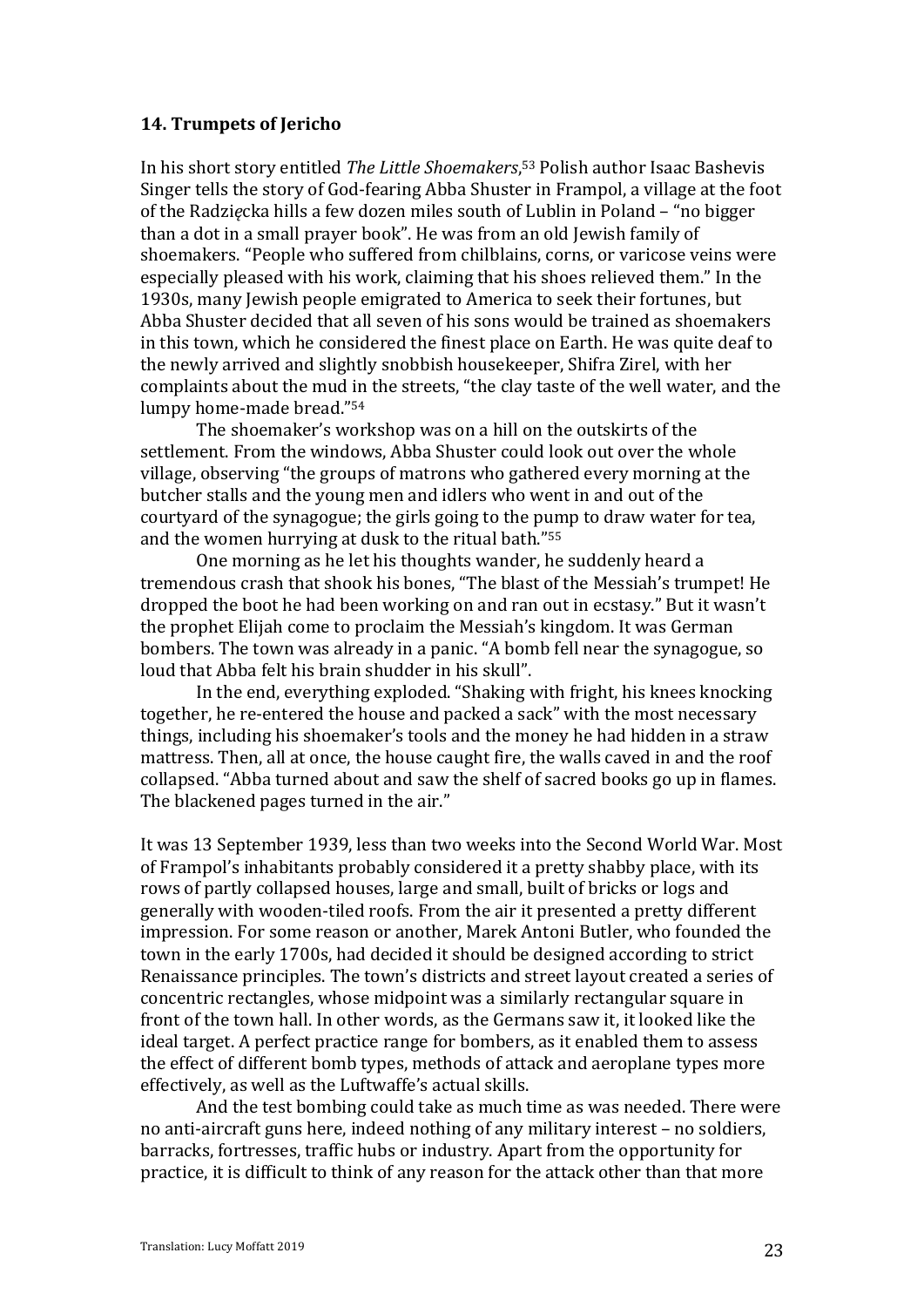than half of the town's 3-4,000 inhabitants were Jewish. The Reich Commissioner of Aviation, Hermann Göring had long been a declared antisemite.

The aeroplanes came from the VIII Fliegerkorps based in East Prussia. The regiment had already carried out the first air raid of the war on Wielun, further west, and had later bombed its way further across Poland. *Sturzkampfgeschwader* 76 participated with Junkers Ju-87 Stuka dive-bombers, which had been assigned a key role in the so-called Blitzkrieg  $-$  a form of warfare that exploited the element of surprise and was executed with tremendous power and precision. There was no point releasing the bomb load somewhat arbitrarily from a great height. In the dive-bomber, the pilot was supposed to follow the bomb almost to the very target – to look the victim in the eye, so to say.

The first Stuka came to Germany in late 1924, after being manufactured in secret by a German shell company, Ab Flygindustri, in Limhamn, Sweden. The process was the same as for the Junkers 36 that Mitsubishi later developed into the Ki-1 model, and we can see a few common traits  $-$  a kind of Junkers hallmark.

The Stuka came equipped with a 450hp Jumo engine and both its construction and the casing were made of duralumin. The aeroplane also had inverted gull wings, with a marked inboard kink. This meant there was space for larger bomb loads beneath the belly, without requiring overly large fixed undercarriage. Beyond this, it was a simplified construction in which most elements were cut to the bone to ensure the structural strength needed to perform the dives.

At first glance, it might seem as if aesthetic considerations were totally absent. But this isn't the case. The designers have observed conventions of harmony and beauty just as they have been used, with small variations, since ancient times – from the Greeks' golden mean to the proportional system for column construction of the Roman architect Palladio. The aeroplane is stylistically consistent and elegant, but it is also an example of what the Italian philosopher Umberto Eco describes as the "beauty of monsters"<sup>56</sup> – because the Stuka was one of the most feared aircraft ever.

A warplane's design is not merely indicative of technological and cultural superiority; its capacity to arouse fear is also a criterion, although this is seldom or never explicitly stated in the specifications from the client. It's just the way it has be.<sup>57</sup> The manufacturer therefore has two options. He can exploit what Freud called *Unheimlichkeit* – the disquieting within a familiar, intimate and otherwise pleasing context. Or he can aim straight for the barbaric and monstrous. Curiously enough, nobody has opted for the Freudian approach, although one could easily imagine the paralyzing effect an intentionally clownish aeroplane could achieve. Instead, more banal and obvious horror effects are selected. But even within this framework, the designers have truly achieved it with the Stuka, which looks like a macabre cross between a daddy longlegs and a bird of prey.<sup>58</sup> And they took it one step further, mounting small propeller-driven sirens made of wood near the top of the main gear legs. These produced a characteristic howl that increased in volume, rising to a shrieking treble as the speed of the dive increased. In the end, the effect was so deafening and terrifying that it was later included as a standard in most war films - with or without Stukas - just to achieve the atmosphere.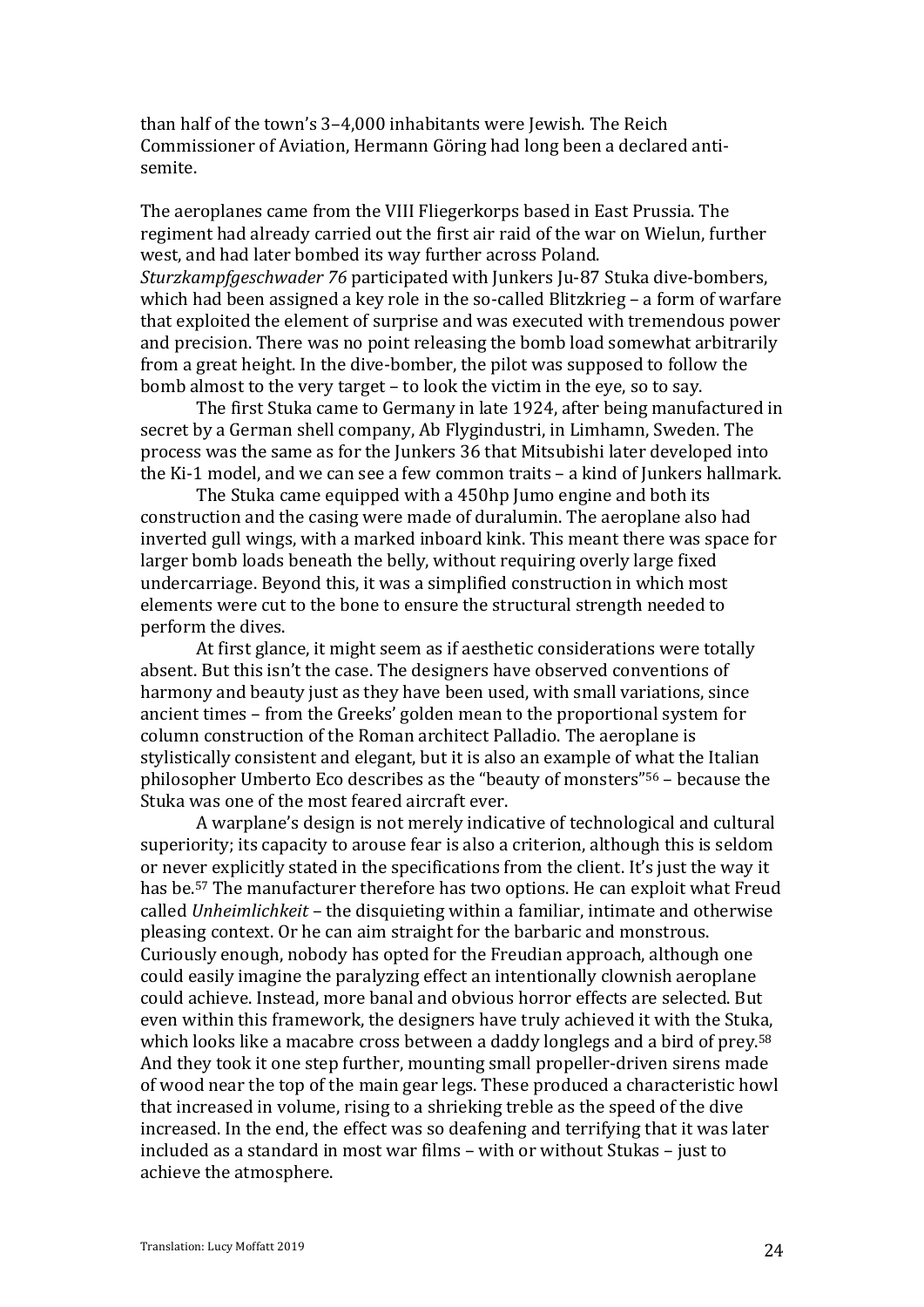The air friction in the sirens reduced the speed by between 10 and 20km per hour. Nonetheless, the Germans thought it was worth it. More than ever, the victims on the ground felt personally hunted.

You feel the bomb coming, even if it falls 50 or 100 yards away. You throw yourself to the ground, certain of being blown into thirty pieces. And when you realise it was only a miss, the noise of the shrieking takes the ground right out from underneath your feet.<sup>59</sup>

But the crew were troubled by it too. After 1941, the propeller-driven sirens were replaced with cardboard pipes on the bombs themselves, known as Jericho trumpets.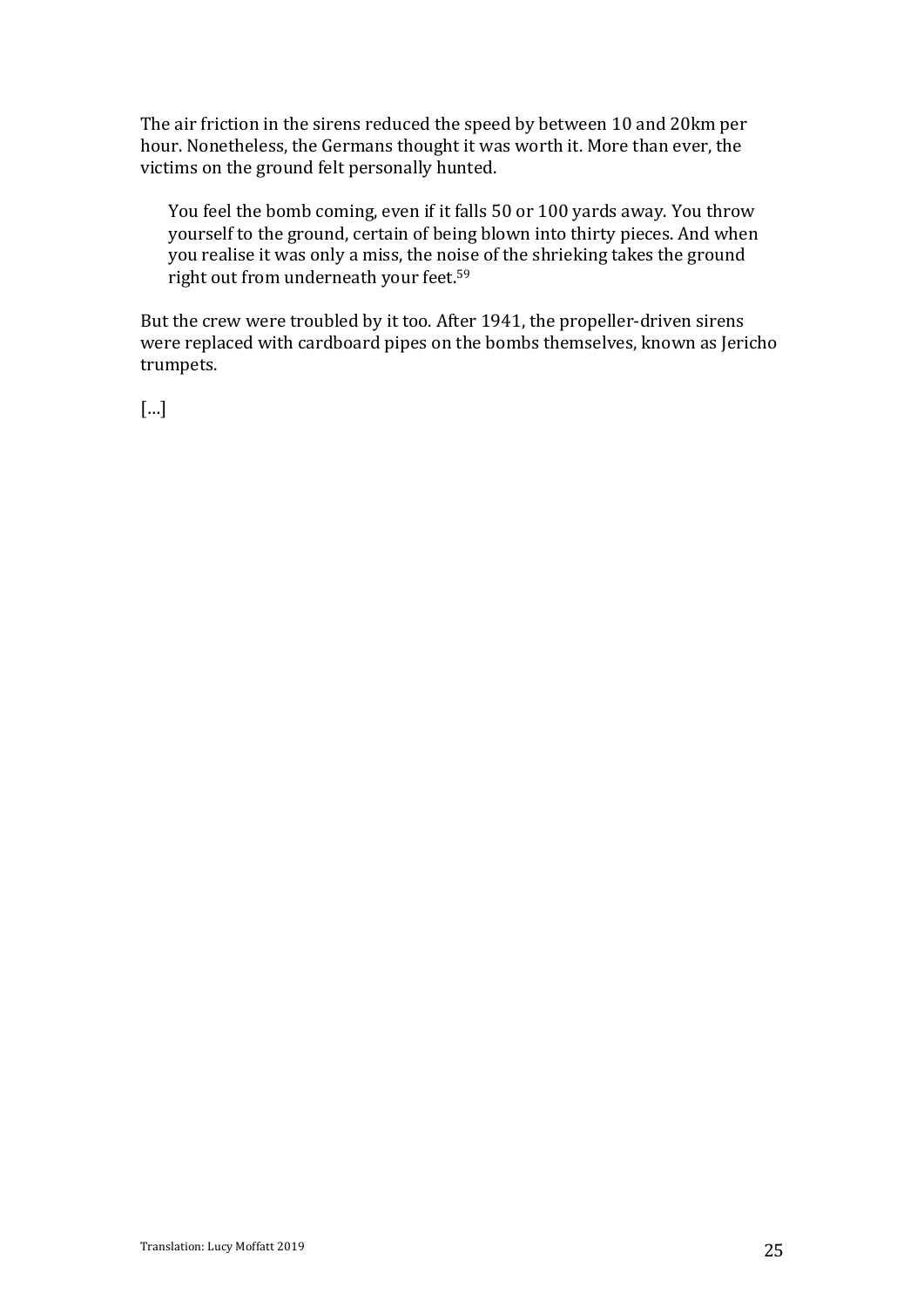#### **19. Aircraft construction in the GULAG**

Andrei Nikolayevich Tupolev, director of the central design office at Moscow's TsAGI- the Central Aerohydrodynamic Institute - was arrested on 21 October 1937 by the NKVD, the Soviet Union's secret police, along with all 150 of the office's employees. They were charged with espionage, sabotage and aiding the Russian fascist party. In fact, this was simply a continuation of the purges of academics that Josef Stalin had already been carrying out for several years. He was profoundly distrustful of intellectuals in general: they were class enemies and represented everything the Revolution was supposed to put behind it  $$ elitism, bourgeois culture and other academic inclinations that were far removed from everyday life.

If lawyers, philosophers and historians were relevant in this context, it seems a bit rash to include engineers too. Throughout history, there has rarely been a professional grouping more loyal to its leaders, irrespective of politics or ideology. But if the Stalin regime was lacking in a sense of history, it was more than aware of how important the engineers were for the modernisation of Soviet society. After the most suspect individuals had been executed, the rest of them were allowed to continue working in special re-education camps in what was popularly known as the *sharashka* system.<sup>60</sup> The camp management ensured focused goals, close monitoring and discipline. There was no starvation or torture. Everybody got all they needed in the way of food, clothes and cigarettes. "It was clearly a prisoner's craftwork: that is, the most painstaking work in the world, for prisoners have nowhere to hurry to," $61$  according to the Russian author Aleksandr Solzhenitsyn, who describes his own experiences of the sharaska system in "The First Circle". And those who didn't cooperate risked deportation to much worse conditions in Siberia.

The camp for the aeronautics engineers of TsAGI was set up as *Tsentralnoye Konstruksionnoye Byuro* – the Central Design Bureau – in Bolshevo, on the outskirts of Moscow. Tupolev agreed to continue as director and, since he was indispensable, he was able to name his own terms. He had always been a homebody: his family was second only to his passion for aeroplanes. He was allowed to maintain a correspondence with his wife Julia who was interned in a different camp, and their children were permitted to continue living at home in Ulitsa Kaliaeva (today Dolgomilovskaya Ulitsa) with their old nursemaid.<sup>62</sup>

Andrei Nikolayevich Tupolev grew up in straitened circumstances in the village of Pustomazovo, 100km north of Moscow, where his parents ran a smallholding. Unlike his equally aircraft-obsessed countrymen Igor Sikorsky and Alexander Seversky, who emigrated to the US, he remained in Russia after the revolution. After finishing his engineering studies and working for a period as a teacher at Moscow's Higher Technical School, he took over as head of TsAGI's design department in 1929. He was joined by the promising engineer Vladimir Mikhailovich Petlyakov, who was a specialist in wing design. Together, they constructed passenger aeroplanes as well as fighter aircraft and bombers, including the enormous propaganda aircraft Maxim Gorky, ANT-20 - Andrei Nikolayevich Tupolev's 20th model. With a total of eight engines, a cinema, a photo lab and radio station, and a wingspan of 63 metres, it was most decidedly the world's biggest aircraft ever.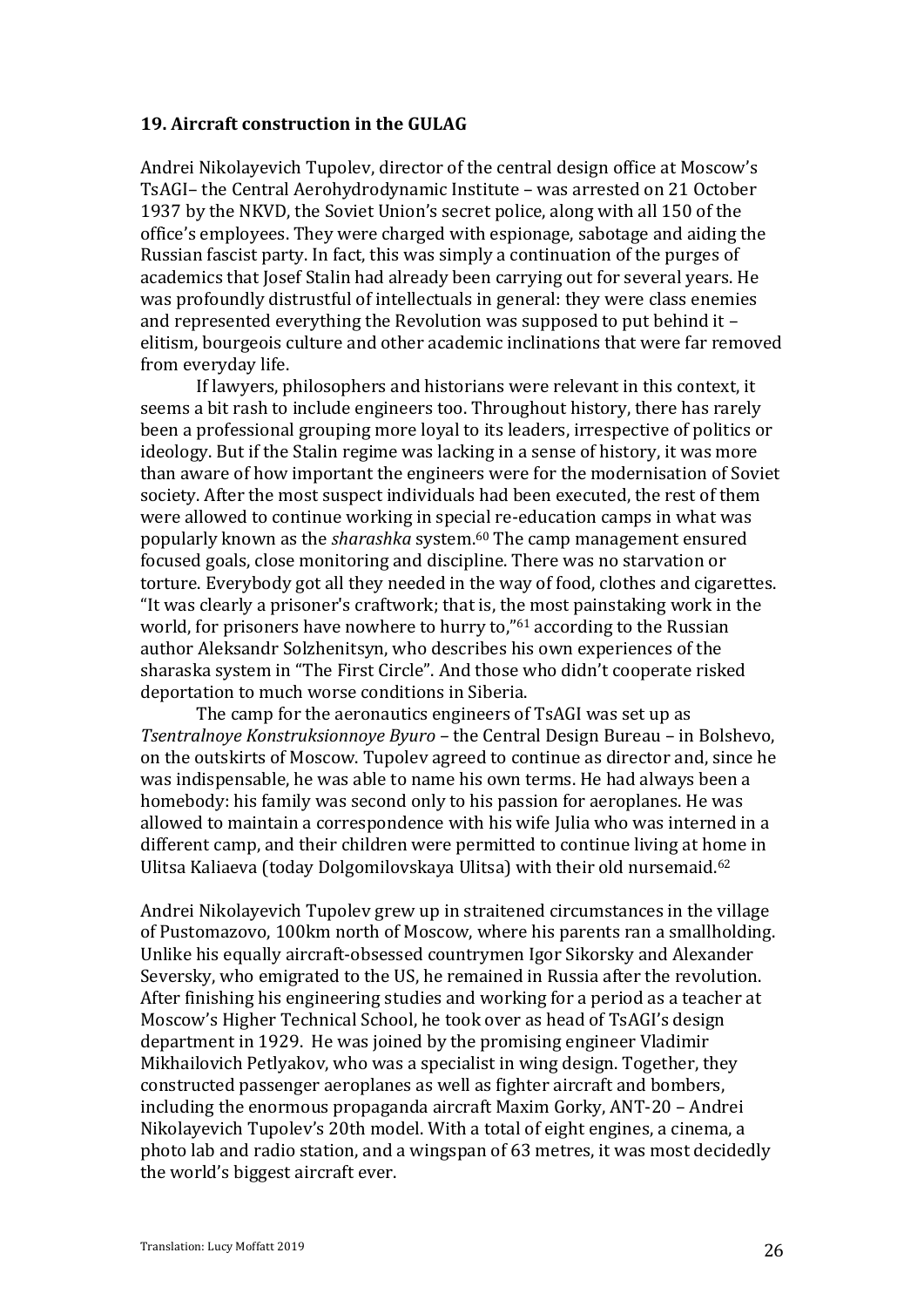When Tupolev and Petlyakov were arrested, they were in the process of completing test flights on a four-engine bomber, the ANT-42. The first designs were started in summer 1934, based on a set of apparently unrealistic specifications - typical of a dictatorship. The aeroplane should carry at least two tonnes of bombs  $4,500$ km – roughly a return trip from Moscow to Paris – at an average speed of 440km per hour. And it should fly at an altitude of 30,000 feet, in other words, well beyond the reach of artillery and fighter aircraft. After the prototype was tested, the constructors noted, with astonishment, that all these specifications were achievable  $-$  and could be exceeded in the case of the bomb load, which could be increased to five whole tonnes.

The ANT-42 was built of duralumin, with powerful steel spars to stiffen the wings. The fuselage had a pear-shaped cross-section and was so narrow at the top that the two pilots had to sit one behind the other, each on their ninemillimetre steel plate. Behind them sat the wireless operator on a slightly narrower steel plate, and in the more spacious belly below him sat a flight engineer and a bomb aimer, right in the nose. A number of machine gun positions were distributed around the aeroplane. As in Germany's Staaken, from the First World War, two of them were in the inboard engine nacelles and could only be reached if the operators crept on all fours through the wing ribs. All in all, the crew numbered 11 men.

The engines needed to be very powerful to achieve the necessary acceleration, climb and lift - almost 4,000hp distributed over four traditional piston engines. In addition, a fifth engine was mounted inside the fuselage. Its sole purpose was to drive a compressor that would blow extra air into the other engines under high pressure. This boosted the engines' power and ensured that high speeds could be maintained at great altitudes, where the air was thinnest.

All indications were that the ANT-42 would be the most powerful bomber in the history of aviation, and that even the Americans with their B-17 Flying Fortress would have to admit they were beaten. But after the arrest of Tupolev and Petlyakov, the test flights were cancelled before all the details were fixed  $$ for a period at least.

It is therefore uncertain whether the ANT-42 took part in the Russian bombing of Finland during the Winter War that started three months after the outbreak of the Second World War. The attack probably involved older, ANT-6 aeroplanes -Tupolev's sixth type, which was already on the drawing board in the late 1920s. The bombing raids started with a 30-plane attack on the capital of Helsinki at dawn on 30 November 1939. Other towns followed, in a campaign that lasted more than a hundred days, and there was no indication that the pilots made any obvious distinction between civilian and military targets – although the Russians firmly refuted any such accusations. When the American president Roosevelt who was still sticking to the 1907 Hague Convention  $-$  sent protests to Moscow, he received an abrupt response from the Foreign Minister, Vyacheslav Molotov: "Soviet aircraft have not been bombing cities, but airfields, you can't see that from 8,000 kilometres away in America." $63$  He claimed that the photographs being circulated were fake and from the First World War. In fact, he claimed, they had dropped bread baskets for starving Finnish workers. The Soviet bombs soon earned the nickname *Molotovin leipäkori* – Molotov's bread baskets. Their proper name was RRAB3 and they were sophisticated bombs the size of an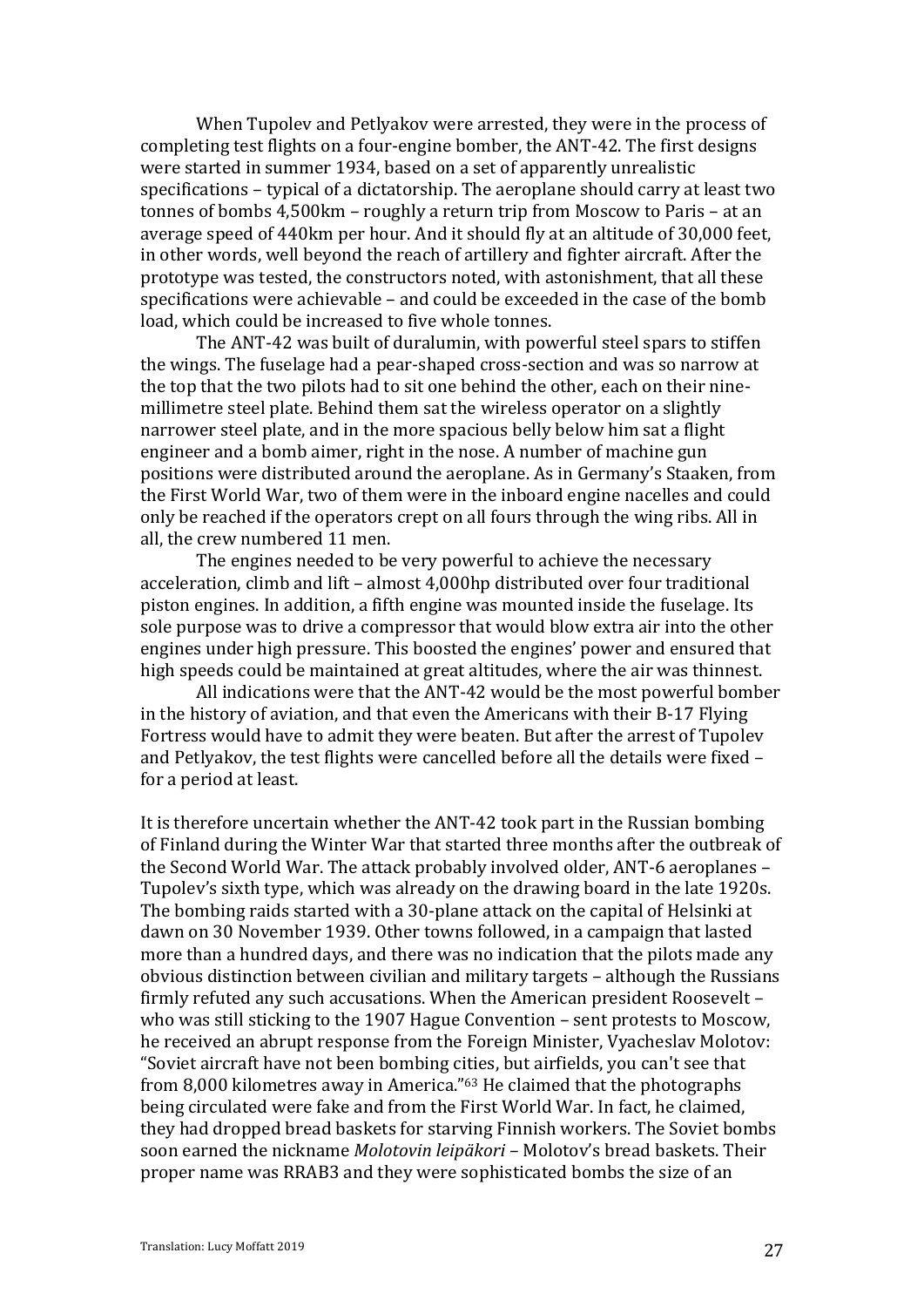average sentry box with a cluster of incendiary bombs built in. The Finnish forces responded by attacking Soviet tank forces with much simpler incendiary devices. These would ever after be known as Molotov Cocktails, understood as "a drink to go with the food."<sup>64</sup>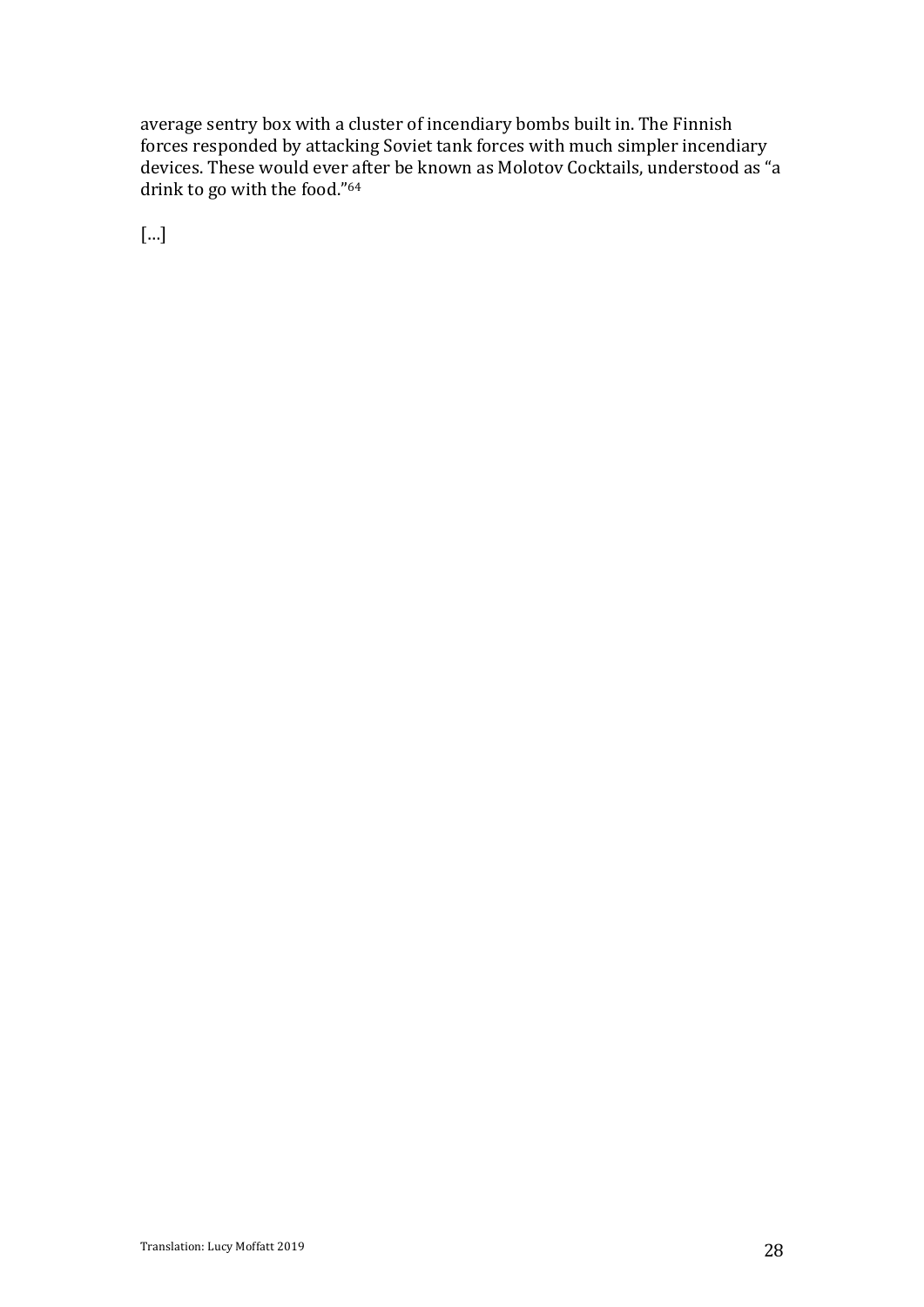# **23.** Antichrist in the Jungle

When Alan Hunt, lieutenant and pilot-in-command of the 49<sup>th</sup> Squadron of the British Royal Air Force, returns from his bombing mission over the wooded hills of Mount Kipipiri in Kenya on 19 February 1955, he feels an urge to pep up his return – maybe from euphoria after a successful mission or simply to show off. Whatever the case, he sends his aeroplane into an unauthorised dive over the police station on top of the hill outside the village of Githunguri, where his colleagues are whiling away the afternoon with cards and gin and tonic. The roar rattles the small building and sends his colleagues storming for the door, just in time to see the aircraft pulling out of its dive at top speed. But Hunt doesn't leave it at that. He repeats the manoeuvre and on the third run it goes horribly wrong. The accident report reads as follows:

Hunt misjudged the height needed to clear the top of the hill with the result that parts of the starboard wing, tail plane and lower rudder were torn off after hitting three rondavel huts and a mess chimney, whereupon the aircraft went out of control, climbed steeply for about one hundred meters, then stalled before going into a near vertical dive and crashing half a kilometre south of the police station.<sup>65</sup>

Lieutenant Hunt's attempt to show off was, of course, unauthorised. But if he'd survived, it's uncertain whether he would have got more than a gentle pat on the shoulder, and perhaps a spot more respect. By and large, he would just have confirmed the prevailing impression of pilots as tough and devil-may-care.

From the beginning of the Second World War, films about flying had already made an appearance on cinema screens in the US and Britain. Many of them dealt with bombers and their crews, like *Target for tonight* (1941), *One of our aircraft is* missing (1942), *Aerial gunner* (1943), *Bombardier* (1943) and *Wing and a prayer* (1944). All of them are more or less in the same mould: we follow one or more main characters all the way from conscription, through training and up to the first bombing missions over Germany or Japan. The stories almost always include a reckless rascal who consistently goes his own way and ultimately turns out to be the best pilot of them all. After making the obligatory dive in which he misses the officers mess by a hair's breadth, he is grounded but ends up saving his honour through his bold heroism - for example by rescuing colleagues who have crashed in a field behind enemy lines. This trope is what we expect. A war film would scarcely work without it.

Lieutenant Alan Hunt's sole excuse must be that he had seen too many of these films. The unfortunate result was that he and four of his crew were killed instantly, while the tail gunner, Sergeant Stanley Bartlett, survived the crash itself but died of his injuries five hours later. In addition, four civilians were killed on the ground, including a child. The six crew members were buried with full military honours at Nairobi's City Park Cemetery. About the aeroplane registration number SX984 - the report drily states: "Written off (damaged beyond repair)."<sup>66</sup>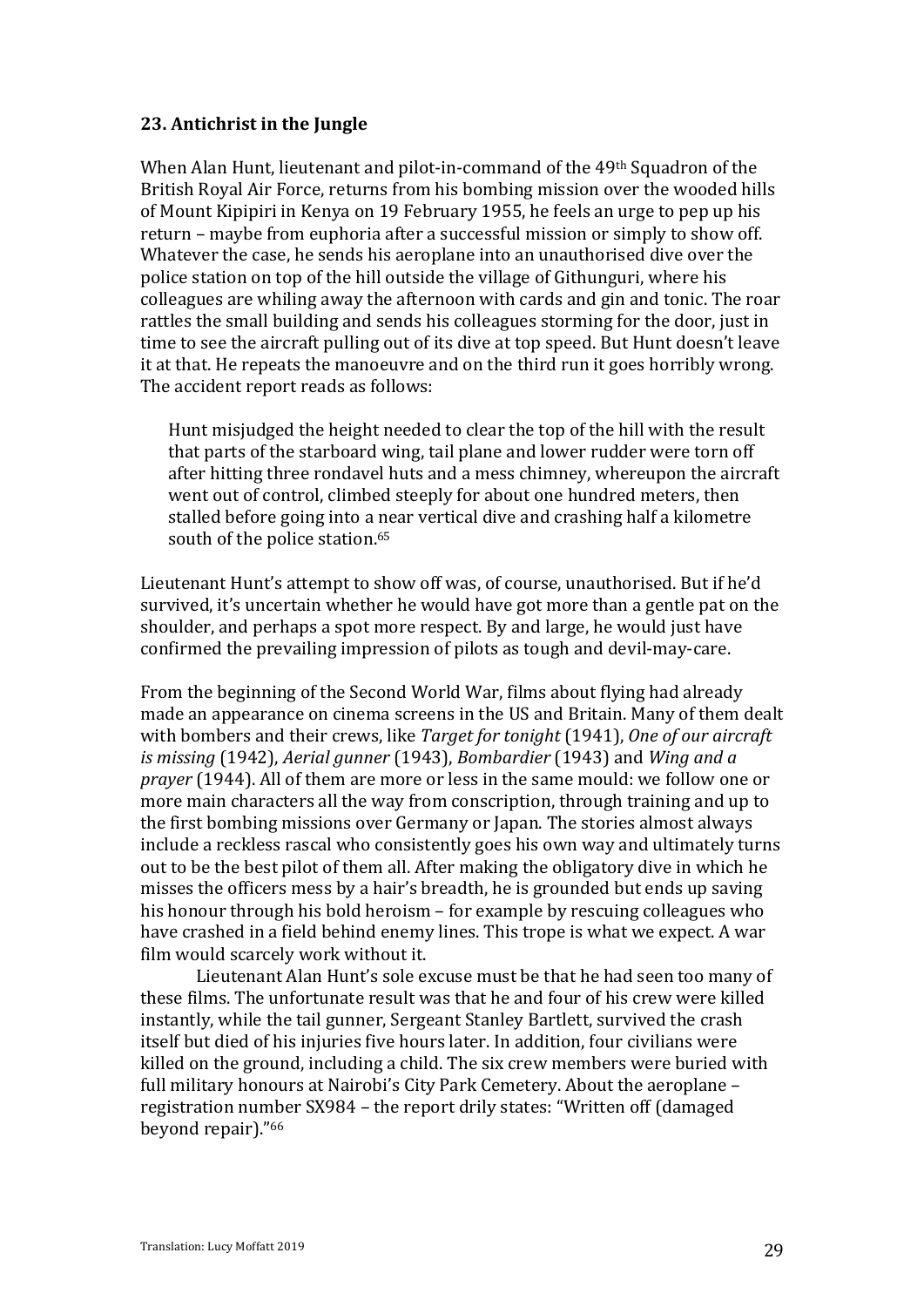The aircraft was an Avro Lincoln, developed from the Avro Lancaster, with improved bomb capacity and more powerful armament. It also had a greater range, higher top speed and operational altitude, and an autopilot nicknamed George installed in the cockpit. Based on signals from the gyroscope, compass and speedometer, that at least made the flights a bit more comfortable for the pilots. In addition, the aircraft's proportions are changed: the fuselage has been extended and the nose has had a stronger plexiglass dome fitted so that the bomb aimer can sit instead of kneeling on all fours. And, as expected when more or less improvised additions are made to existing types, it ends up with an unintended appearance – this time an unmistakable resemblance to a dozy gun dog with an overbite.

The Avro Lincoln was intended to play a role in the conquest of Japan. The plan was to build more than 2,000 of them, but as the war was obviously drawing to a close, the number was cut by a third. The aeroplane was never used in battle until the whole thing was over.

When Great Britain later scrapped much of its bomber fleet, it kept the Lincoln aircraft, since these were the most advanced heavy bombers available to it. The aeroplane thereby became the last type powered by piston engines before jet engines took over. Still, in the immediate post-war period, it was good enough. Like the French, the British were now under pressure to combat rebels in the colonies, and the uppermost surface of the Lincoln aircraft was painted white to reflect the sun's heat in tropical climes.

Lieutenant Alan Hunt had been on a mission in the British colony of Kenya during the so-called Mau Mau rebellion. A small group of white landowners had control over a black population of five million whose land had been confiscated in the late 1800s. The regime was arrogant and brutal, and fewer than fifty years before, the British governor, Sir Charles Eliot, had proclaimed: "There can be no doubt that the Masai and many other tribes must go under. It is a prospect which I view with equanimity and a clear conscience."<sup>67</sup>

Many thousands of Kenyans had volunteered to fight with the Allied forces in the Second World War. They had observed that the British had signed the Atlantic Charter, which could scarcely be interpreted as anything other than an indication of imminent decolonisation. Consequently, they were profoundly disappointed when the British authorities failed to deliver and decided to maintain white rule in Kenya.

The unrest is greatest among the Kikuyu people. They belonged to Kenya's largest population group and mostly earned a living as farm workers and housemen for the British farmers. When the rebellion started in 1952, they were immediately cast as terrorists and the British press referred to them as primitive natives who were slitting the throats of white women and children, driven out of their minds by drugs, rites and sex orgies.<sup>68</sup> In reality, only 32 white civilians are killed in the entire conflict, which lasted until 1960 – many fewer than died in Nairobi's traffic over the same period. On the Kenyan side, at least 13,500 people were killed in the fighting.<sup>69</sup> In addition, 150,000 people were interned in concentration camps, where many faced torture and some died.<sup>70</sup>

Other than 30,000 foot soldiers, British combat units attacked using large and small aircraft. Eight heavy Lincoln aeroplanes were sent south in November 1953, on direct orders from Winston Churchill, who had taken over again as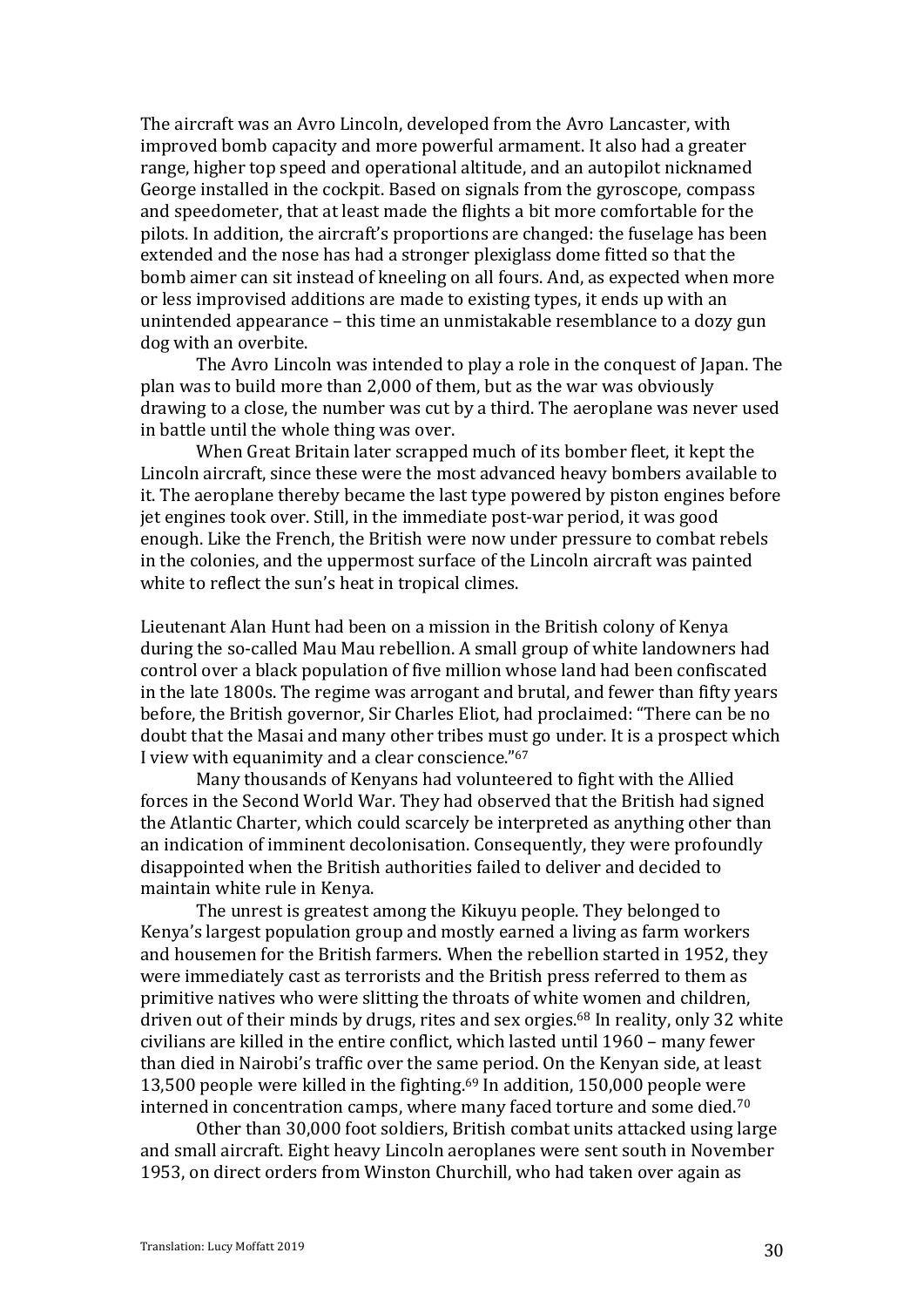prime minister in 1951 at the age of 76. In his previous administration, he had already removed any room for doubt about his own attitude: "I have not become the King's First Minister in order to preside over the liquidation of the British Empire."71

The British were up against 12,00 Mau Mau rebels, only just over ten per cent of whom had proper firearms. The rest were armed with homemade rifles and swords.<sup>72</sup>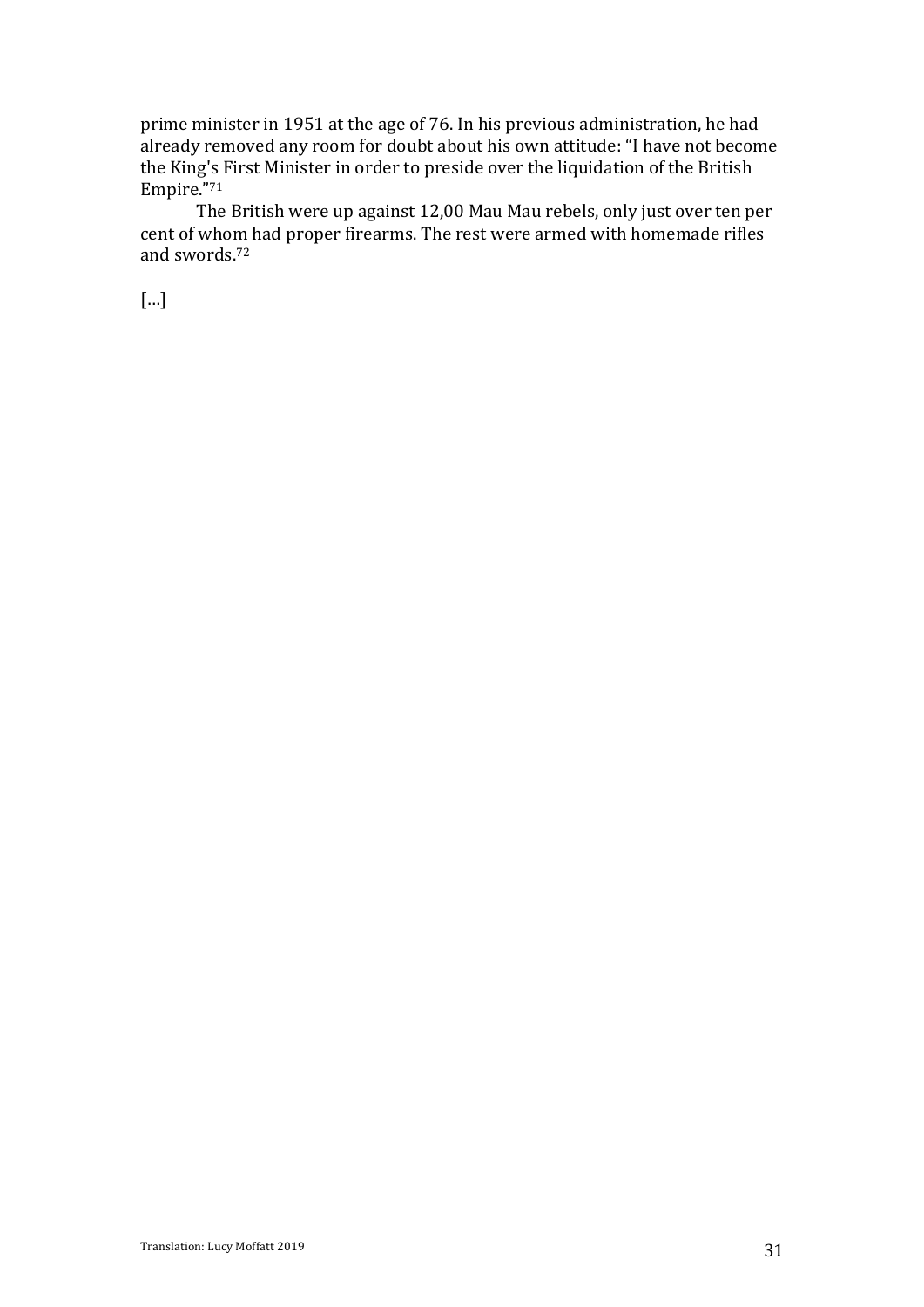## **29. Frankenstein in Baghdad**

Outside the door of the security council in the UN's building in New York hangs a copy of Picasso's Guernica. Executed in textile, it is the same size as the original -3.5 x 7.5 metres – although it looks a bit browner, with sharper contrasts.

On 5 January 2003, the picture was veiled with a blue curtain.<sup>73</sup> The American Foreign Minister, Colin Powell, had called a meeting to make the case for an attack on Iraq for the second time since the Cold War. Under the Geneva Convention, only the UN can authorise such attacks, which must be for the purpose of humanitarian intervention to protect civilians and, in the worst case, prevent genocide.

In late summer  $2002$  – roughly a year after the terror attack on the Twin Towers in New York, the US president George Bush introduced the guidelines for a new foreign and security policy, the so-called Bush doctrine. He claimed that the US was now on a global war footing, facing an enemy united in a shared ideology of hatred for democracy. The somewhat defensive intimidation policy of the Cold War would be replaced with a more proactive strategy based on preventative military operations combined with active dissemination of the American democratic model.

Americans are a free people, who know that freedom is the right of every person and the future of every nation. The liberty we prize is not America's gift to the World, it is God's gift to humanity.<sup>74</sup>

As early as 2001, the American Defense Department had already developed a plan for overthrowing regimes that were not aligned with US interests.<sup>75</sup> They envisaged time-limited operations involving rapid withdrawal after the regime had been replaced with more amenable leadership.

In his presentation to the Security Council in 2003, Colin Powell claimed that Saddam Hussein's regime in Iraq had an arsenal of weapons of mass destruction, including poison gas, and that there was a high risk these would be used against the country's own inhabitants, especially the Kurds in the north. His proof consisted of low-resolution drone photographs of mobile laboratories for the production of biological weapons. The documentation, which later proved to be entirely fake, wasn't good enough to convince the UN.<sup>76</sup>

On 18 March 2003, a US-led coalition sent bombs to Baghdad anyway. An overwhelming pre-emptive attack would crush the country's fighting spirit and paralyse the enemy before it had a chance for reflection.<sup>77</sup> This was in line with the historical strategies of Giulio Douhet and Billy Mitchell, and a strategy that, to Curtis LeMay's great despair, was not pursued in either Korea or Vietnam.

In 1996, the principles were re-launched under the slogan of Shock and Awe by the retired general Charles Horner and private defence expert, Harlan K. Ullman. They pointed to the success of the German Blitzkrieg on Poland and the use of atom bombs on Japan. "The Japanese simply could not comprehend the destructive power carried by a single airplane. This incomprehension produced a state of awe."78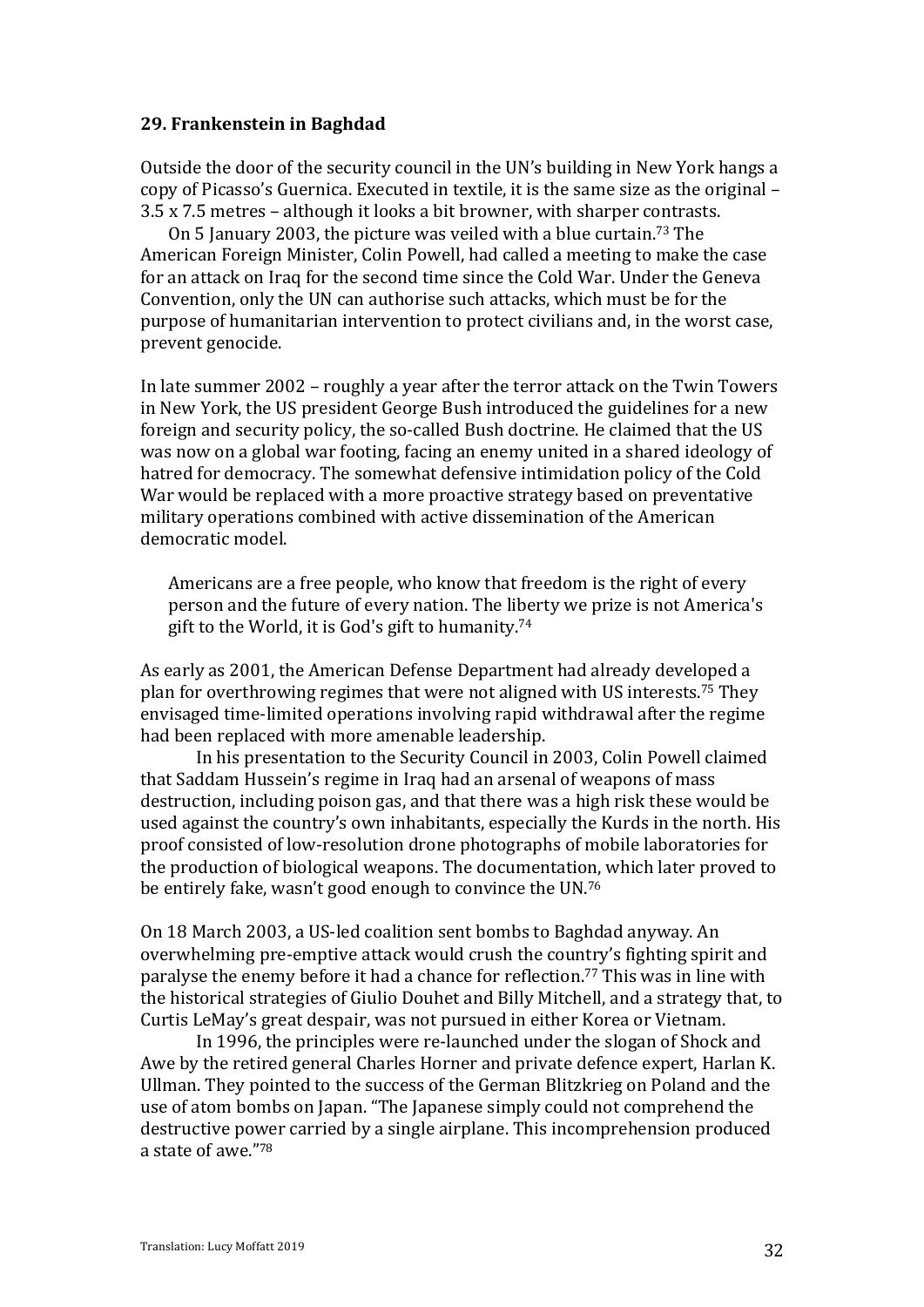The problem was the potentially high civilian cost. After the Vietnam War, the Americans had clearly become more soft-hearted when it came to their own lives and those of their opponents.<sup>79</sup> The order of the bombing raids was therefore organised in line with the almost antiseptic concentric circle model of the military theorist, John Warden.<sup>80</sup> Here, the country's leadership is placed at the centre and must be attacked first. If you manage to "cut off the snake's head", the whole house of cards may, in the best of cases, come tumbling down. In the next circle beyond that are targets that ensure necessities such as electricity, oil, water, food and currency, while the third circle encompasses technical infrastructure such as roads and airports. Only when all this has been attacked without success can the fourth circle be considered: the civil population. But nobody in the American leadership believed this would be necessary.

Ahead of the attacks, Harlan Ullman had already described the expected course of events to the CBS news channel.

You're sitting in Baghdad and all of a sudden you're the general and 30 of your division headquarters have been wiped out. You also take the city down. By that I mean you get rid of their power, water. In 2, 3, 4, 5 days they are physically, emotionally and psychologically exhausted.<sup>81</sup>

While a methodical approach like this had hitherto only been of academic interest, many now claimed it was achievable: in the preceding vears the arms industry had developed a new generation of precision weapons, so called smart bombs,. Once the newly acquired power of computers was hooked up with satellite-based navigation systems, this would ensure almost "clinical" operations and "surgical" attacks. A bombing raid should, in principle, be carried out without the civilian population being aware of it  $-$  almost like an oldfashioned duel in a secluded field.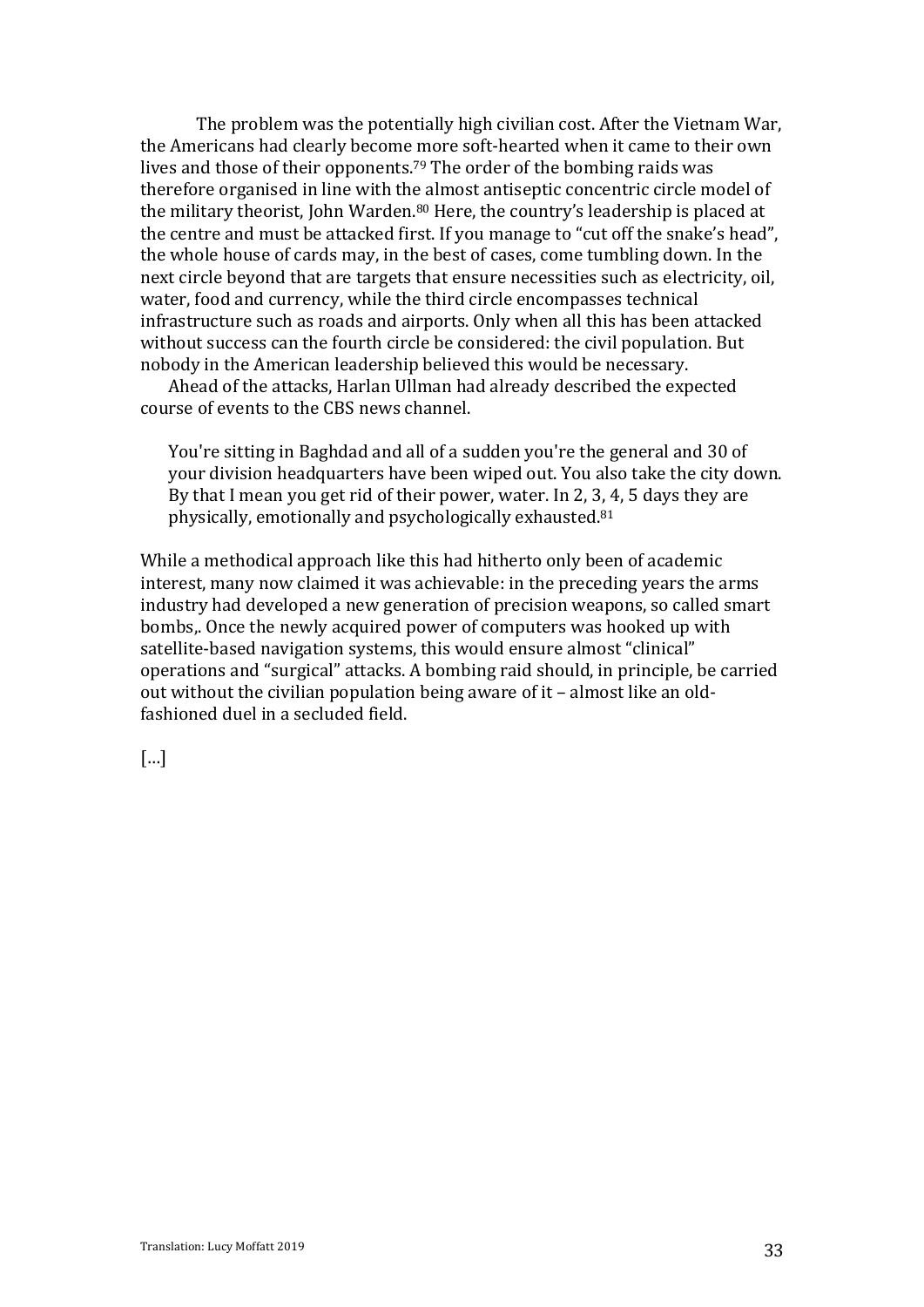#### **30. Swansong over the desert**

I often go for walks along the shingle beach below my house in Lista. That's what I was doing on 2 January 2013 too. It was a stormy day and choppy waves from the west whirled clouds of foam inland. In a bay where I'd once found a rubber dinghy, I caught sight of an apparently intact wetsuit among the stones. But there turned out to be more to it than met the eye. Brownish-yellow shinbones protruded from the wetsuit and continued into a pair of swimming flippers. I picked the bundle up in my arms and bore it to safety, some fifty metres further inland.

A couple of Norwegian journalists later found out that these were the remains of a Syrian named Shadi Omar Kataf. Along with a friend, he had tried to swim across the Channel to England, where his uncle lived and where he hoped to forge a safe future. His friend had washed up on a sandy beach in the Netherlands two months earlier, while he ended up on the shingle beach of Lista.82

Shadi Omar Kataf reached the age of 28. At the beginning of the civil war in 2012, the brick house of his large family in the Al Qadam district of Damascus was bombed to rubble by the aircraft of the government forces. His family sought refuge in the overcrowded Yarmouk refugee camp, only to be bombed again that same autumn. The situation in the camp rapidly became critical and the Guardian newspaper described it as "the worst place on Earth": people ate grass and cats to survive. But by then, Shadi had already moved on, first making the arduous journey west to Libya, then crossing the Mediterranean and travelling through Italy and France to the port of Dunkirk by the English Channel. Here he bought himself the cheapest possible wetsuit and started swimming.

"There is always a cost to defeat an evil. It never comes free, unfortunately. But the cost of failure to defeat a great evil is far higher."<sup>83</sup> This assertion was made by NATO spokesman, Jamie Shea, in the wake of the Kosovo War in 1999, in which NATO – without UN approval – carried out extensive bomb attacks on Serbia to "prevent a humanitarian catastrophe".<sup>84</sup> More than 500 civilians were killed in the operation and the concept of collateral damage became a recurring theme in reports.

The rhetoric of war has a habit of wrapping the unpalatable facts up in creative terminology. During the Second World War, officers and politicians talked about *strategic bombing* even though everybody knew civilian areas were being carpet-bombed. *Collateral damage* was introduced during the Vietnam War to conceal the unavoidable results of attacks using cluster bombs, incendiary bombs, and chemical and biological weapons, and it was subsequently used in most of the wars that followed – in Libya, Afghanistan and Somalia, not to mention the civil war in Syria, which extended deep into Iraq.

Abu Yaman and his family found themselves in the target zone for the American bombing of Mosul on 17 March 2017:

We felt the earth shaking as if it was an earthquake. It was an air strike that targeted my street. Dust, shattered glass and powder were the only things my wife, myself and three kids were feeling. We heard screams and loud crying coming from the house next door.<sup>85</sup>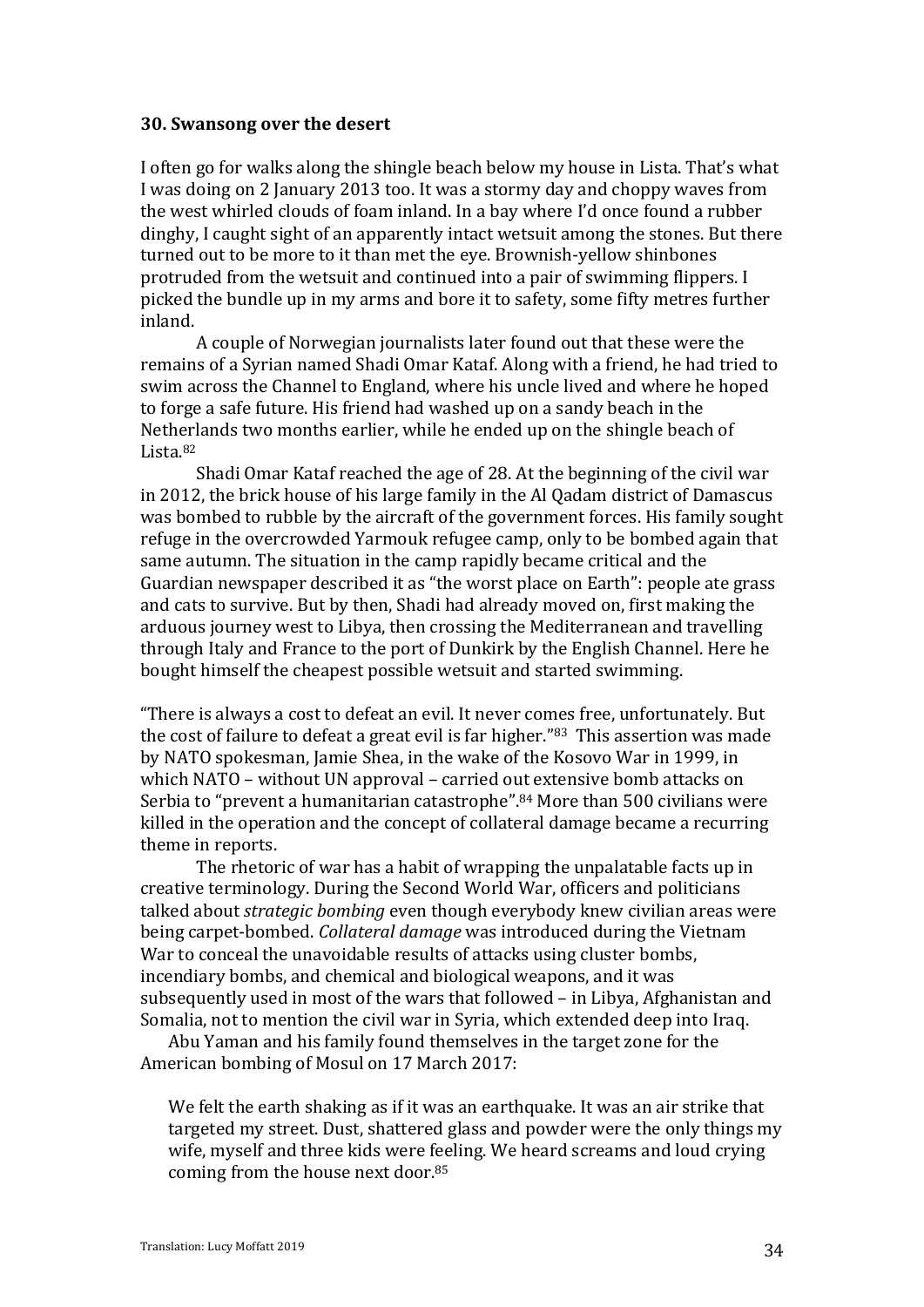By the time the bombing stopped, six streets had been wiped out and two hundred deaths could be chalked up as collateral damage. As to how many people later died in refugee camps, or in their panicked flight across the Mediterranean and beyond, fleeing to what they hoped would be safety; of that, we know nothing.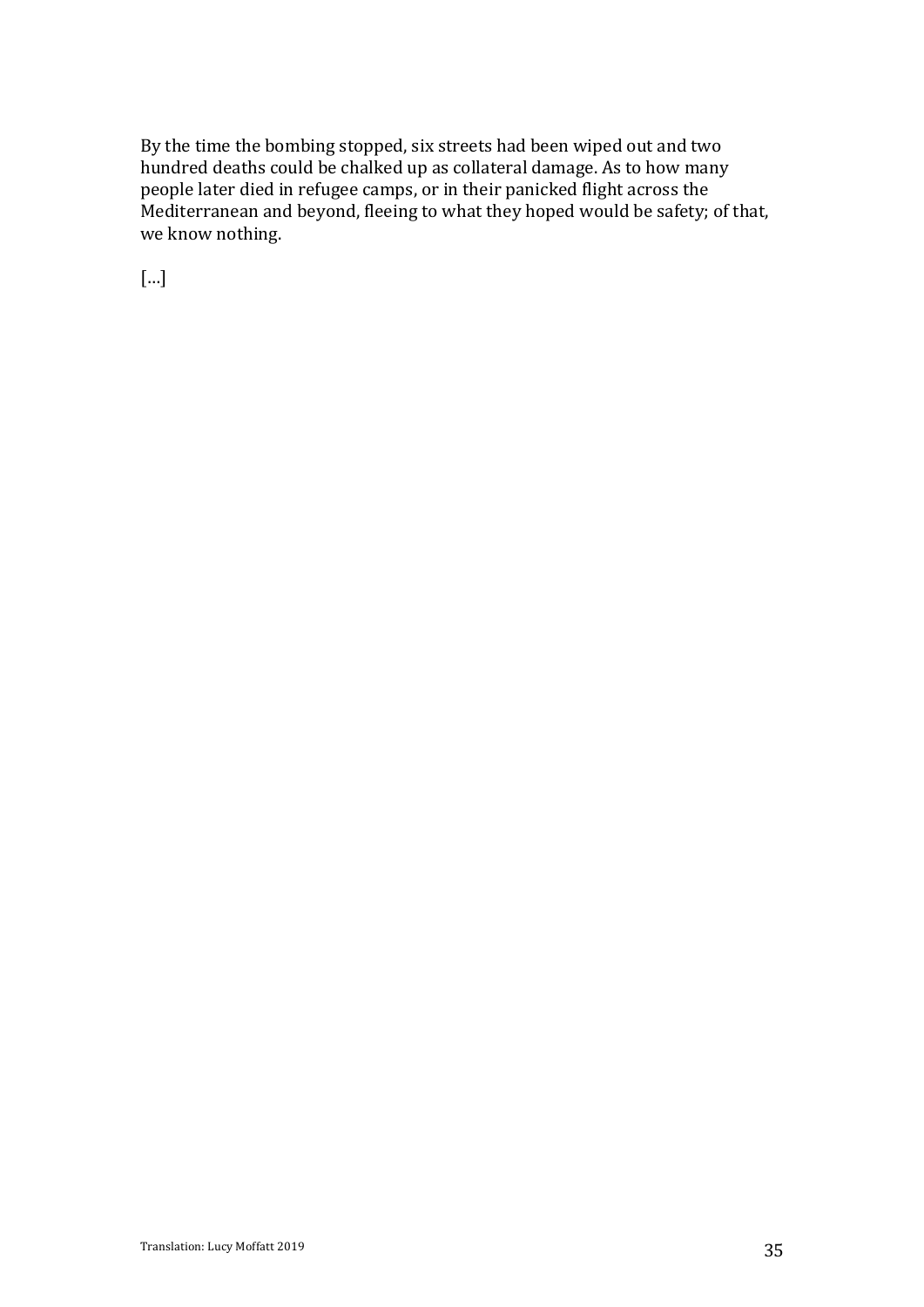- $4$  Grossman, 1996 (p. 55)
- <sup>5</sup> Rachman, 1978
- $6$  Among others, former spy chief Ola Kaldager, to NRK2 on 31 March 2016
- $7$  Grossman, 1996 (p. 81)
- $8$  Olsen, 2010 (p. XVI)
- $9$  According to the French philopher Roland Barthes, the machine is our era's answer to the Gothic cathedrals; see the essay entitled *The New Citroën* in Barthes, 1999 <sup>10</sup> Wohl, 1994 (p. 69)
- $11$  Wohl, 1994 (p. 59)
- <sup>12</sup> Birken, 2014
- <sup>13</sup> Friedrich, 2008 (p. 243)
- <sup>14</sup> Birken, 2014
- <sup>15</sup> Birken, 2014
- <sup>16</sup> Birken, 2014
- <sup>17</sup> Birken, 2006
- <sup>18</sup> Boulic, 2015 (Chapter3)
- <sup>19</sup> Friedrich, 2008
- <sup>20</sup> Boulic, 2015
- <sup>21</sup> Meriwether, 1919
- <sup>22</sup> Boulic, 2008
- <sup>23</sup> Boulic, 2015
- $24$  Olsen, 2010 (p. 16)
- <sup>25</sup> Hansen, 2004
- <sup>26</sup> Corbusier, 1935
- <sup>27</sup> Wells, 1908
- <sup>28</sup> Carroll, 2007 (p. 11)
- <sup>29</sup> Declaration 14.
- <sup>30</sup> The Foreign Ministry, 1962
- <sup>31</sup> Lanchester 1916
- <sup>32</sup> For example *Fountainhead* from 1943
- <sup>33</sup> Lanchester, 1916
- <sup>34</sup> Lanchester, 1916
- <sup>35</sup> From the story *The Aeroplanes at Brescia*, in Kafka, 2000
- 36 Maclean, 2004 (p. 216)
- <sup>37</sup> Ferrari, 2014
- $38$  Wohl, 2005 (p. 57)
- 39 Wohl, 2005 (p. 53)
- 40 Jullian, 1973
- $41$  Wohl, 2005 (p. 59)
- <sup>42</sup> d'Annunzio, 1921
- 43 Schnapp, 1994
- <sup>44</sup> From the Futurist Manifesto 1909, cited in Zander, 2016
- <sup>45</sup> From the Futurist Manifesto 1909, cited in Zander, 2016

<sup>&</sup>lt;sup>1</sup> VG 27 September 2010

<sup>&</sup>lt;sup>2</sup> Robert Warshow, cited in Fishwick, 1954

<sup>&</sup>lt;sup>3</sup> Carroll, 207 (p. 11)